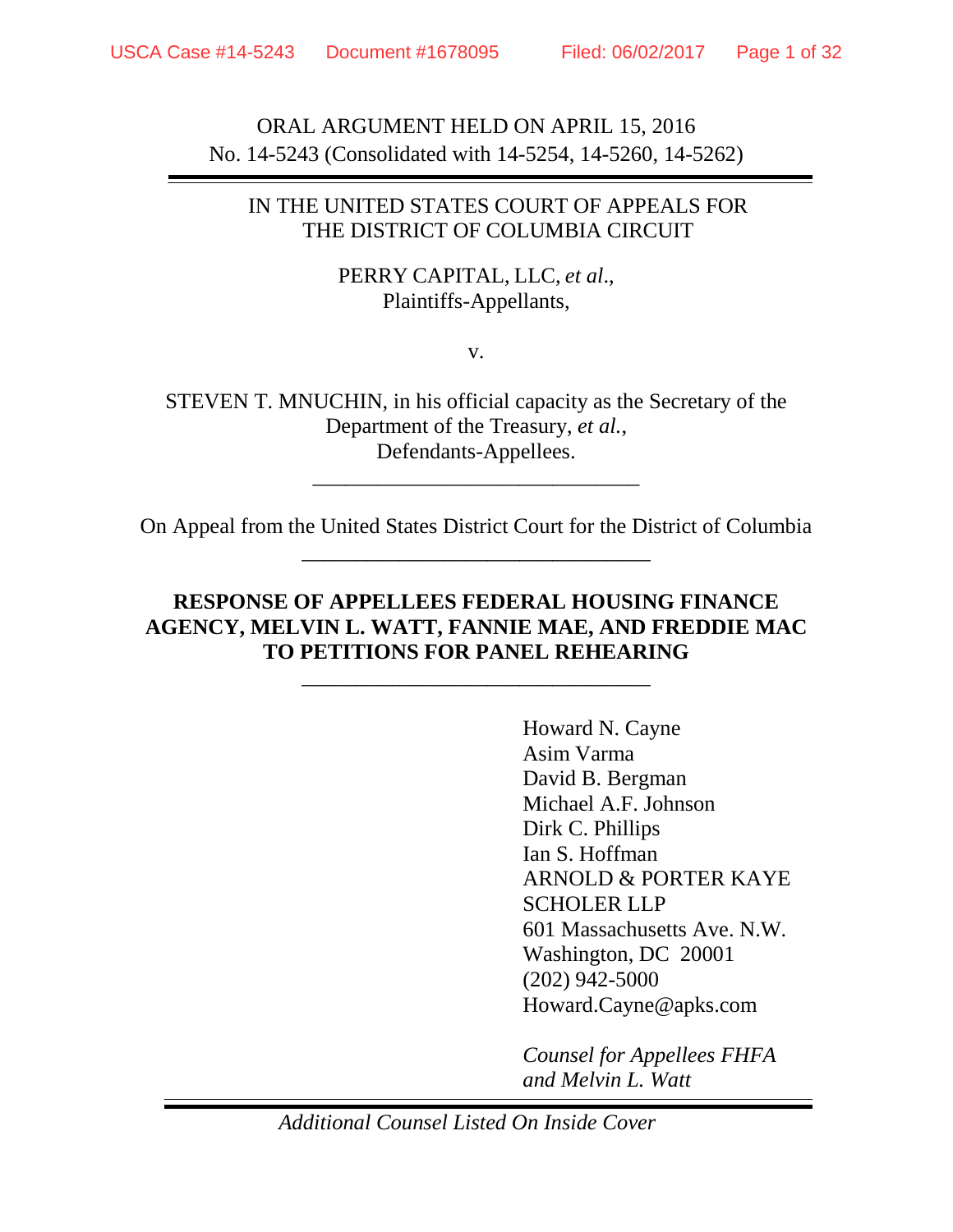Jeffrey W. Kilduff Michael J. Ciatti Michael J. Walsh, Jr. Graciela Maria Rodriguez O'MELVENY & MYERS LLP KING & SPALDING LLP 1625 Eye St., N.W. 1700 Pennsylvania Ave. N.W. Washington, DC 20006 Washington, DC 20006 (202) 383-5300 (202) 626-5508<br>
ikilduff@omm.com mciatti@kslaw.com jkilduff@omm.com

*Counsel for Appellee Federal Counsel for Appellee National Mortgage Association Federal Home Loan Mortgage*

*Corporation*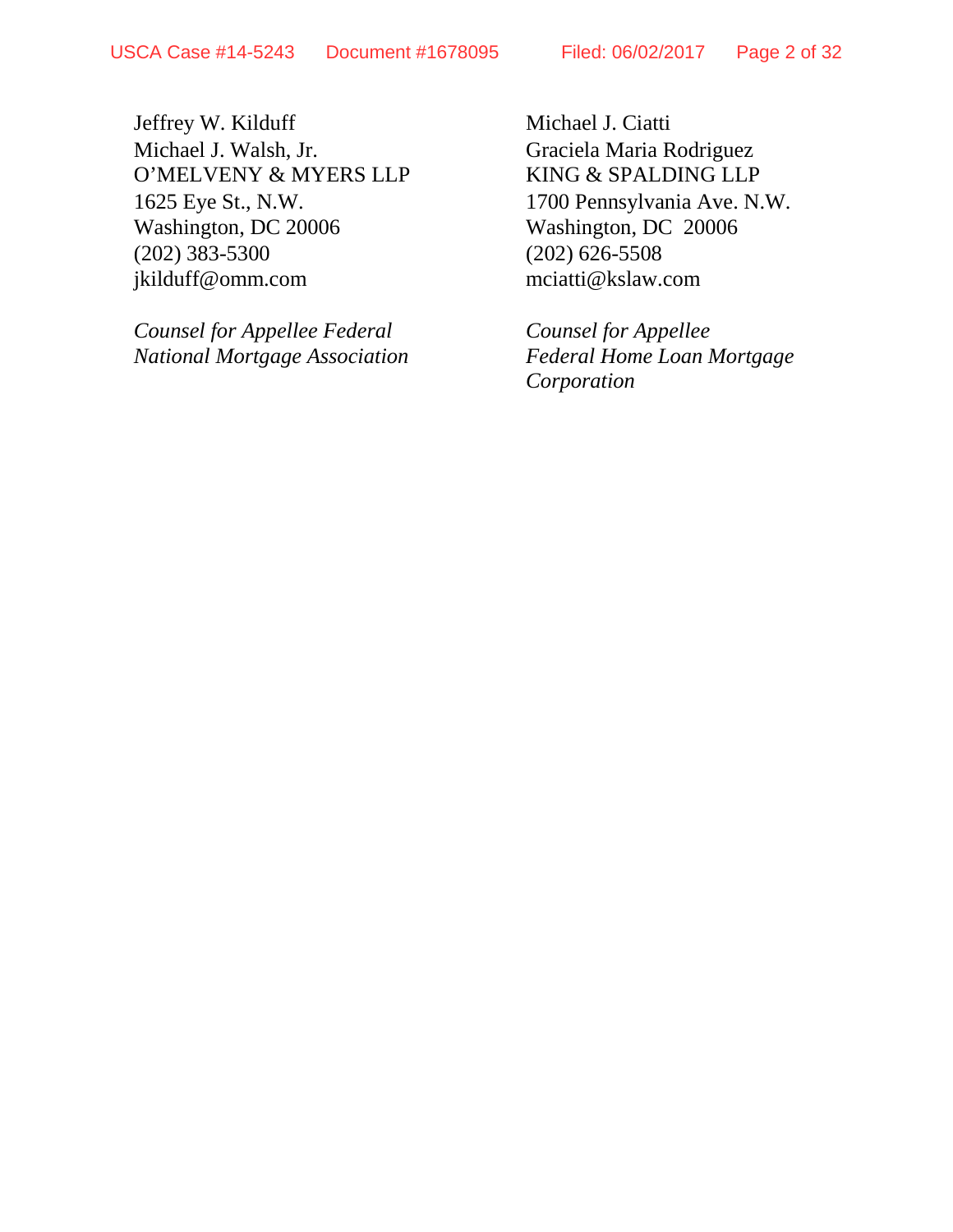# **TABLE OF CONTENTS**

| I.      | <b>THE</b>      | COURT SHOULD DENY CLASS PLAINTIFFS'<br>PETITION FOR REHEARING ON THE IMPLIED COVENANT                                                       |
|---------|-----------------|---------------------------------------------------------------------------------------------------------------------------------------------|
|         | A.              | A Purchaser of Stock Enters Into a Broad, Flexible Contract<br>with the Corporation, and the Initial Time of Contracting Is                 |
|         | <b>B.</b>       |                                                                                                                                             |
|         | $\mathcal{C}$ . |                                                                                                                                             |
|         | D.              | Class Plaintiffs' Position Is at Odds with Longstanding                                                                                     |
| $\Pi$ . | <b>THE</b>      | COURT SHOULD DENY THE ARROWOOD AND<br>FAIRHOLME PLAINTIFFS' PETITION FOR REHEARING<br>WITH RESPECT TO THE FORFEITURE OF THEIR COMMON<br>.20 |
|         |                 | 22                                                                                                                                          |
|         |                 | <b>CERTIFICATE OF COMPLIANCE</b>                                                                                                            |
|         |                 | DISCLOSURE STATEMENT UNDER CIRCUIT RULE 26.1                                                                                                |
|         |                 | <b>CERTIFICATE OF SERVICE</b>                                                                                                               |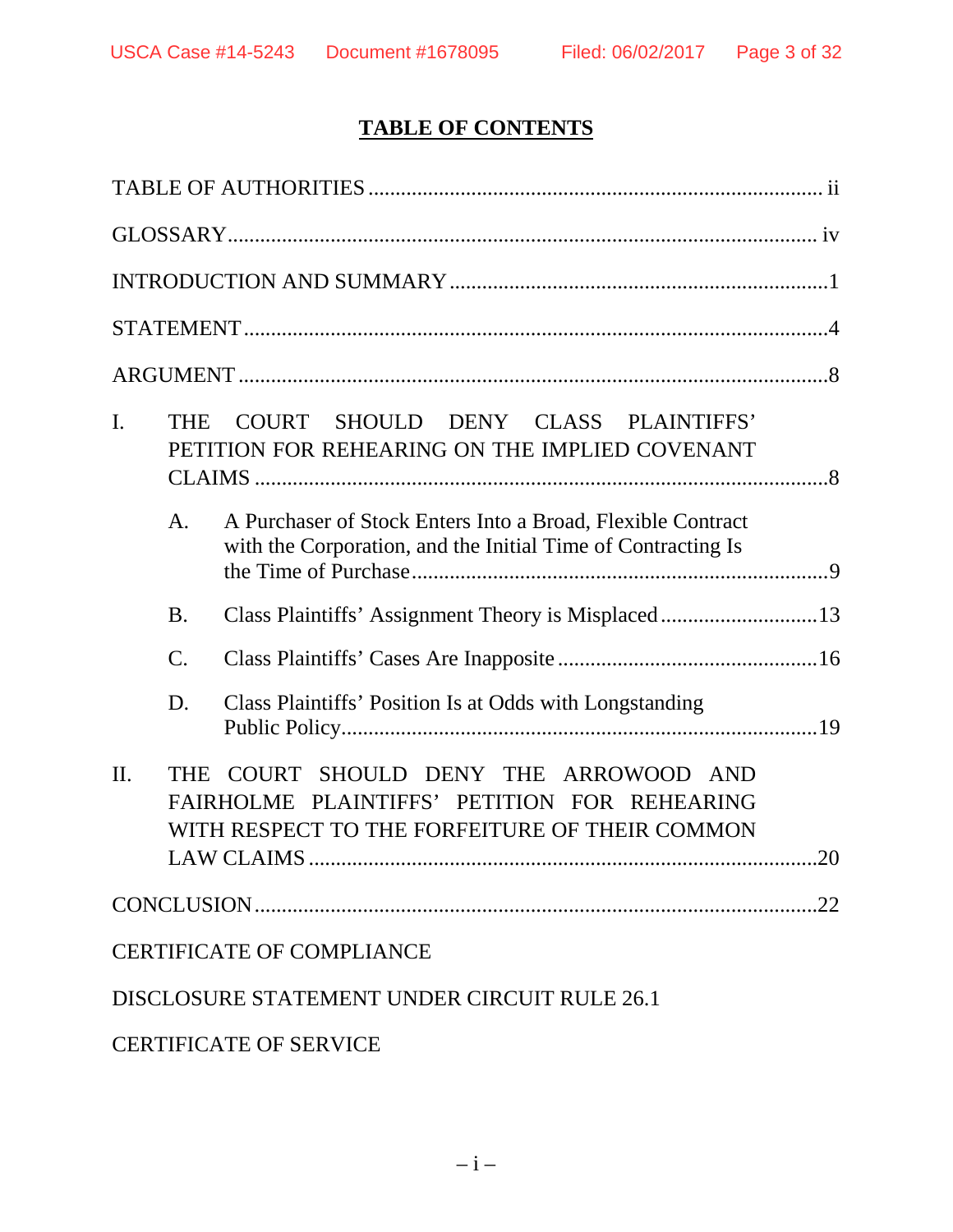# **TABLE OF AUTHORITIES**

| <b>Cases</b>                                                                   | Page(s) |
|--------------------------------------------------------------------------------|---------|
| In re Activision Blizzard, Inc. Stockholder Litig.,                            |         |
| Allied Capital Corp. v. GC-Sun Holdings, L.P.,                                 |         |
| ASB Allegiance Real Estate Fund v. Scion Breckenridge Managing<br>Member, LLC, |         |
| Aveta Inc. v. Bengoa,                                                          |         |
| Boilermakers Local 154 Ret. Fund v. Chevron Corp.,                             |         |
| Dunlap v. State Farm Fire & Cas. Co.,                                          |         |
| Ericksen v. Winnebago Indus., Inc.,                                            |         |
| Gerber v. Enters. Prods. Holdings, LLC,                                        |         |
| Honeywell, Inc. v. Elliott,                                                    |         |
| Middleburg Training Ctr., Inc. v. Firestone,                                   |         |
| Omnicare, Inc. v. NCS Healthcare, Inc.,                                        |         |
| Raybestos-Manhattan v. United States,                                          |         |
| Sash v. Zenk,                                                                  |         |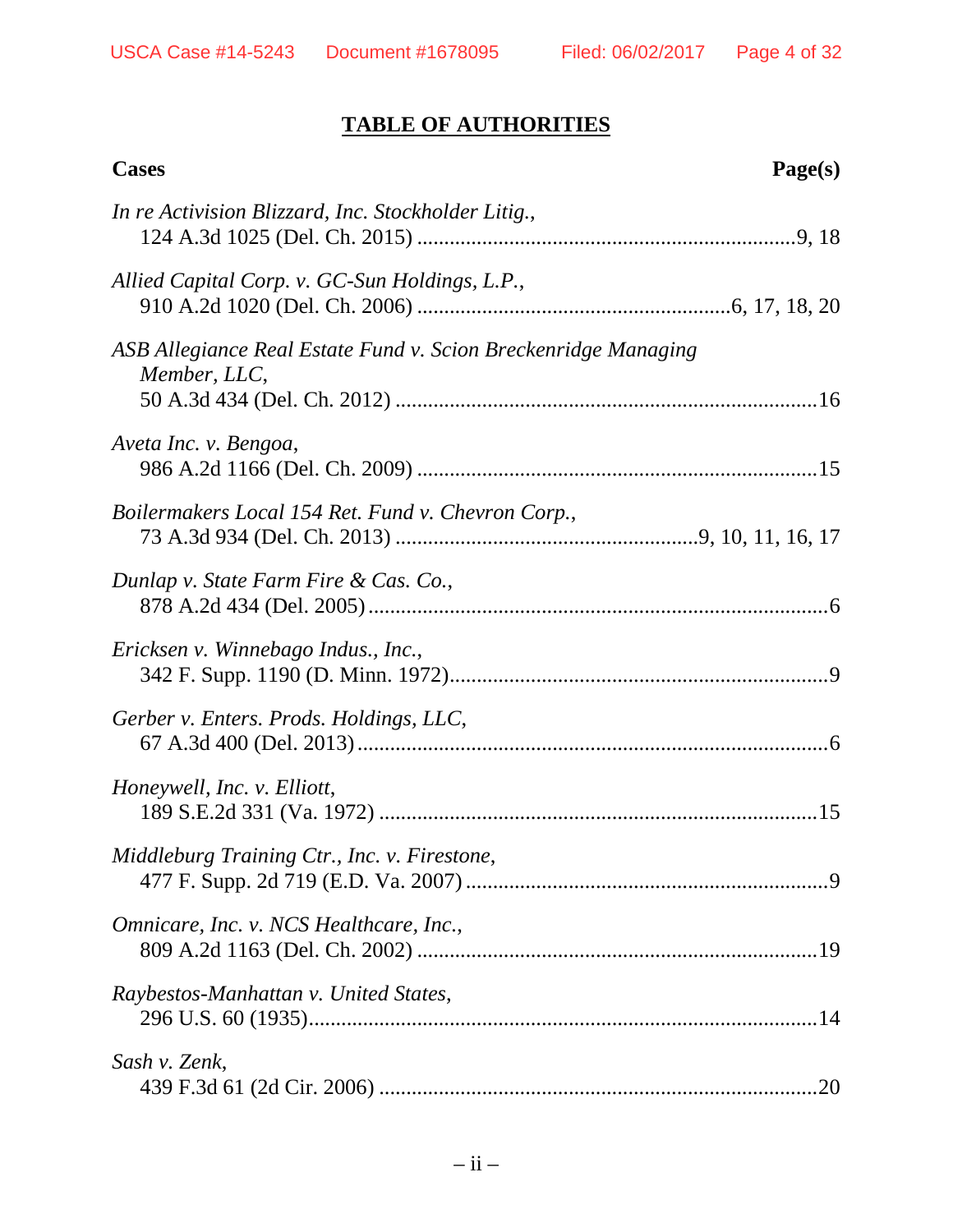| Schultz v. Ginsburg,                            |
|-------------------------------------------------|
| Squire v. Borton & Borton,                      |
| STAAR Surgical Co. v. Waggoner,                 |
| Sukhov v. Gonzales,                             |
| Trans Union Corp. v. Federal Trade Comm'n,      |
| Witters v. Sowles,                              |
| <b>Statutes</b>                                 |
|                                                 |
|                                                 |
|                                                 |
| <b>Other Authorities</b>                        |
|                                                 |
|                                                 |
|                                                 |
| Mayer Brown LLP, Federal Appellate Practice 492 |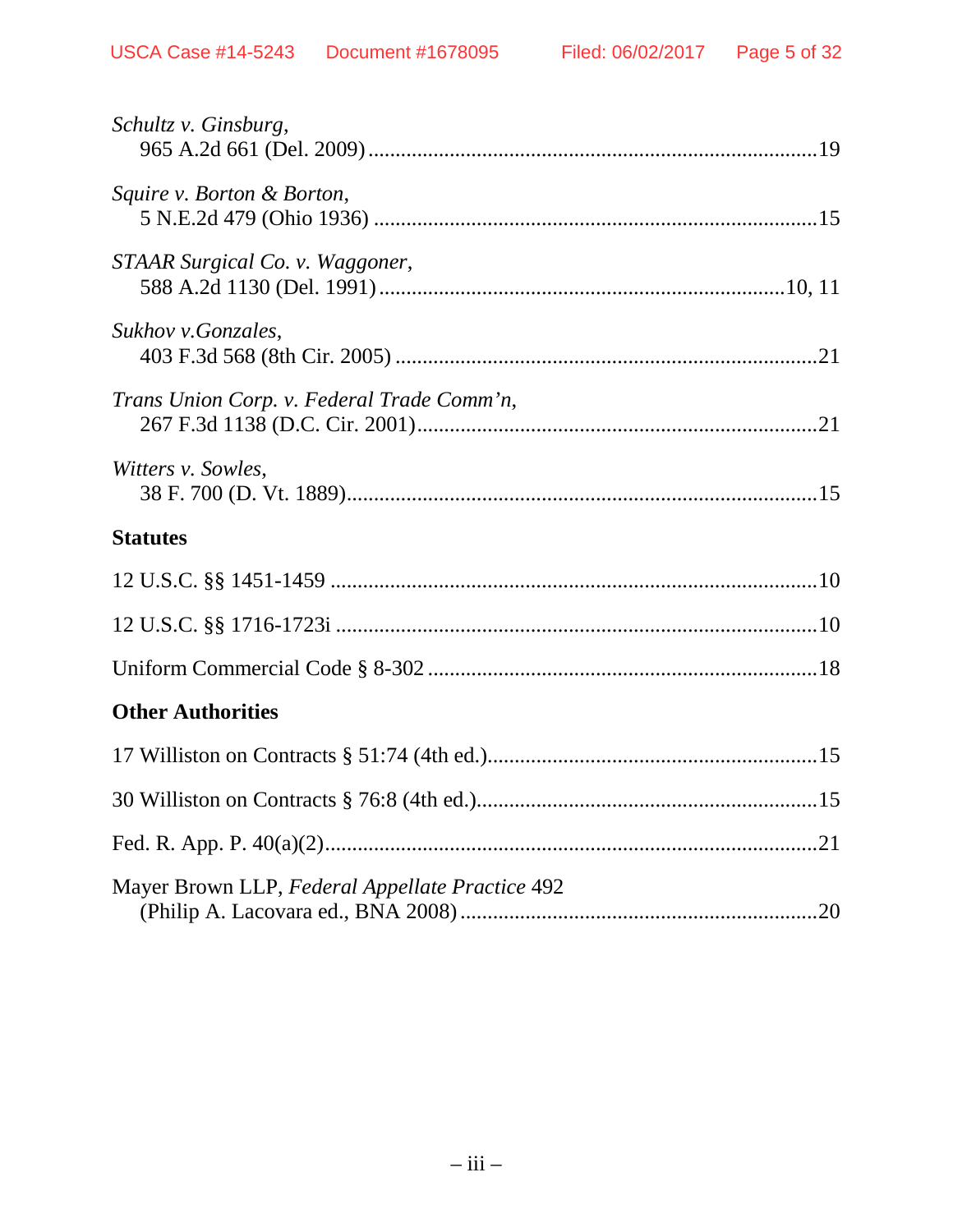# **GLOSSARY**

| AF Pet.                              | <b>Arrowood and Fairholme Plaintiffs' Petition</b><br>for Rehearing                                                                            |
|--------------------------------------|------------------------------------------------------------------------------------------------------------------------------------------------|
| CP Pet.                              | Class Plaintiffs' Petition for Rehearing                                                                                                       |
| Enterprises                          | Fannie Mae and Freddie Mac                                                                                                                     |
| <b>Fannie Mae</b>                    | <b>Federal National Mortgage Association</b>                                                                                                   |
| <b>FHFA</b>                          | <b>Federal Housing Finance Agency</b>                                                                                                          |
| <b>FHFA/Enterprises</b><br>Appellees | FHFA, Melvin L. Watt, Fannie Mae, and<br><b>Freddie Mac</b>                                                                                    |
| Freddie Mac                          | Federal Home Loan Mortgage Corporation                                                                                                         |
| <b>HERA</b>                          | Housing and Economic Recovery Act of 2008                                                                                                      |
| JA                                   | Joint Appendix                                                                                                                                 |
| Op.                                  | Perry Capital, LLC v. Mnuchin, No. 14-5243<br>(D.C. Cir. Feb. 21, 2017) (panel opinion), also<br>available at Class Plaintiffs' Addendum A-001 |
| <b>Purchase Agreements</b>           |                                                                                                                                                |
|                                      | Preferred Stock Purchase Agreements between<br>FHFA and the Department of Treasury                                                             |
| <b>Third Amendment</b>               | Third amendment to the Preferred Stock Purchase<br>Agreements                                                                                  |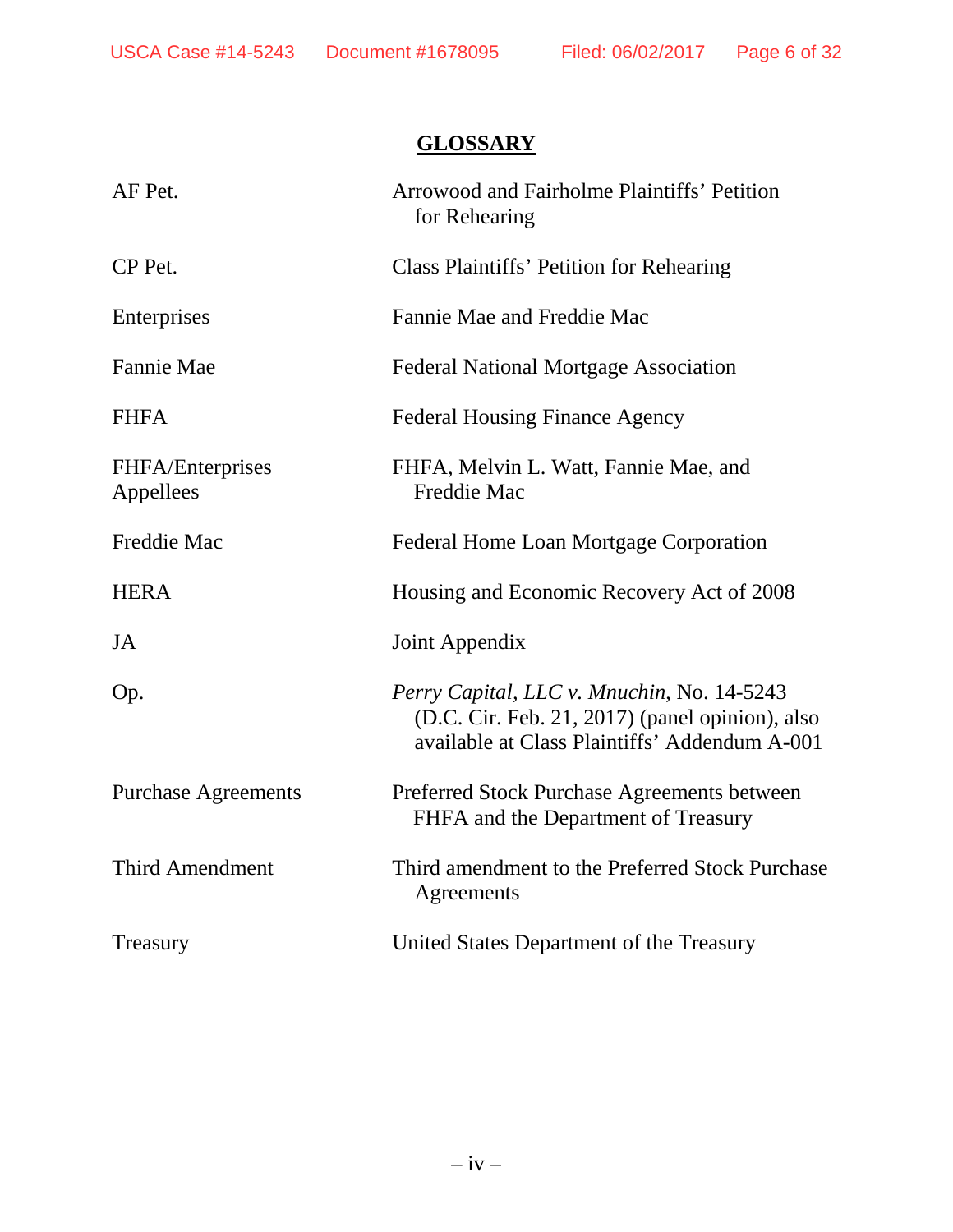#### **INTRODUCTION AND SUMMARY**

The Court should deny Class Plaintiffs' petition for panel rehearing because the Court's discussion of the proper framework for analyzing Class Plaintiffs' implied covenant claims on remand is sound and correct. Class Plaintiffs' position that the "reasonable expectations" relevant to a shareholder implied covenant claim are fixed at the historical moment a share of stock was originally issued by the corporation is wrong. Plaintiffs' position cannot be reconciled with the universally accepted principle of corporate law that a purchaser of stock takes its shares subject to the governing law and corporate governance regime then in effect, and as may be amended from time to time in the future, which form an integral part of the broad and flexible contract with the corporation represented by such shares.

When a shareholder purchases stock, whether directly from the issuing corporation or on the secondary market, it enters into a broad, flexible contract with a corporation. That contract consists not only of the terms of the stock certificate in isolation, but also the governing law and organic corporate documents, which often will have been amended—as they were in the case of the Enterprises—following the original issuance of the stock. Moreover, courts have made clear that a secondary market sale of stock effects a novation, not an assignment of a pre-existing contract between the selling shareholder and corporation.

– 1 –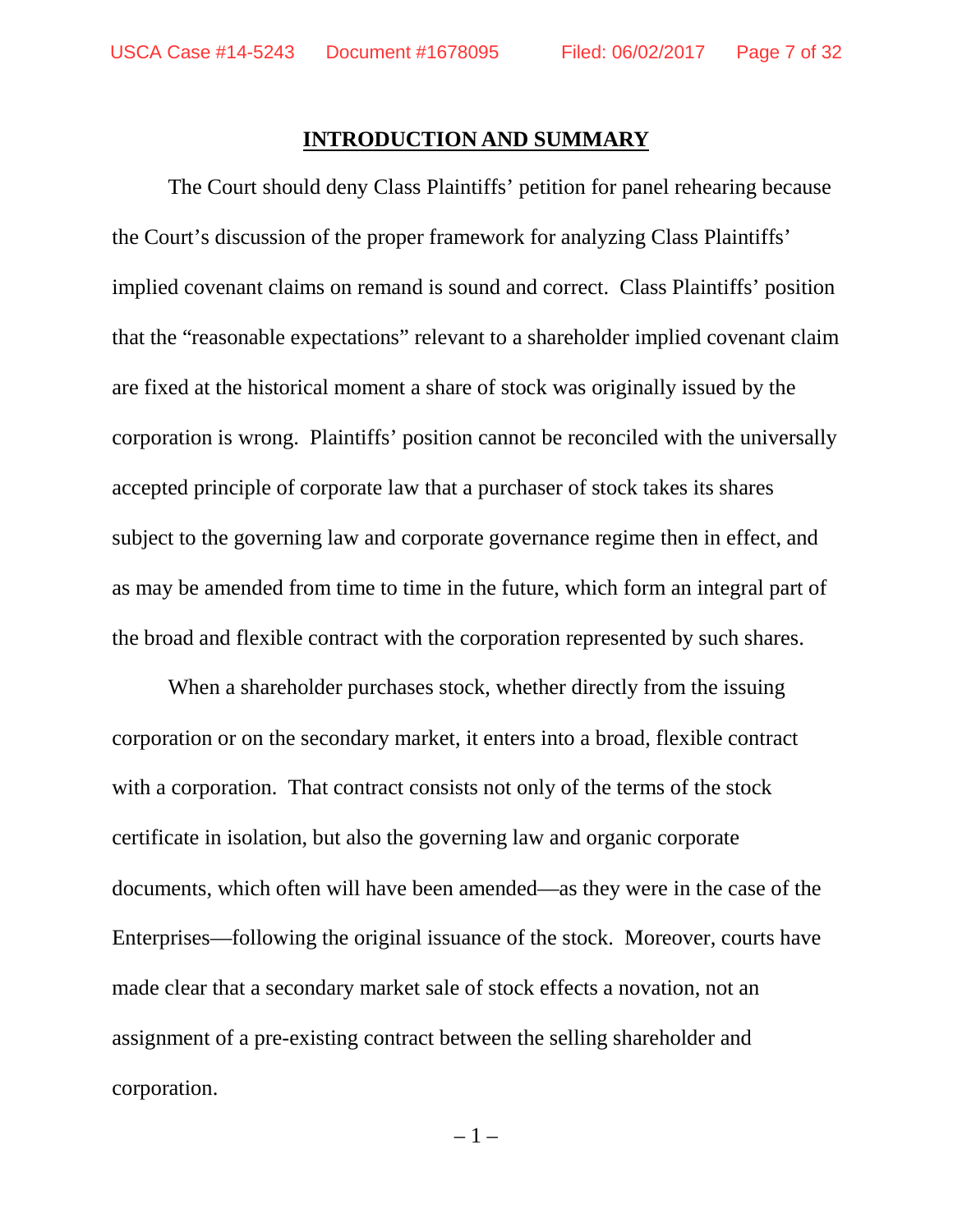The implied covenant serves a highly circumscribed purpose of filling any interstitial gaps in the parties' contract in order to fulfill what they clearly and reasonably expected to be the terms of their bargain. When considering a shareholder implied covenant claim, it makes little sense to address this inquiry to whether there were interstitial gaps in a *prior* iteration of the contract *previous* shareholders entered into many years, even decades, ago, as Class Plaintiffs posit. Rather, as the Court's opinion properly reflects, the inquiry as to whether the implied covenant is needed to fill any gaps in the contract effected by a stock purchase is properly focused on the time of that purchase, not when the stock was first issued.

To be clear, the FHFA/Enterprises Appellees' position is that Class Plaintiffs' implied covenant claims fail no matter what timeframe is the focus. At no relevant time could purchasers of equity in two government-chartered and pervasively regulated financial institutions have had a reasonable expectation of continued dividends and liquidation preferences following an economic collapse and extraordinary government intervention and capital infusion of the type at issue here. As the district court held in its dismissal of the takings claim, which Class Plaintiffs did not appeal, "[f]or decades" Fannie Mae and Freddie Mac "have been under the watchful eye of regulatory agencies and subject to conservatorship or receivership largely at the government's discretion," making it impossible for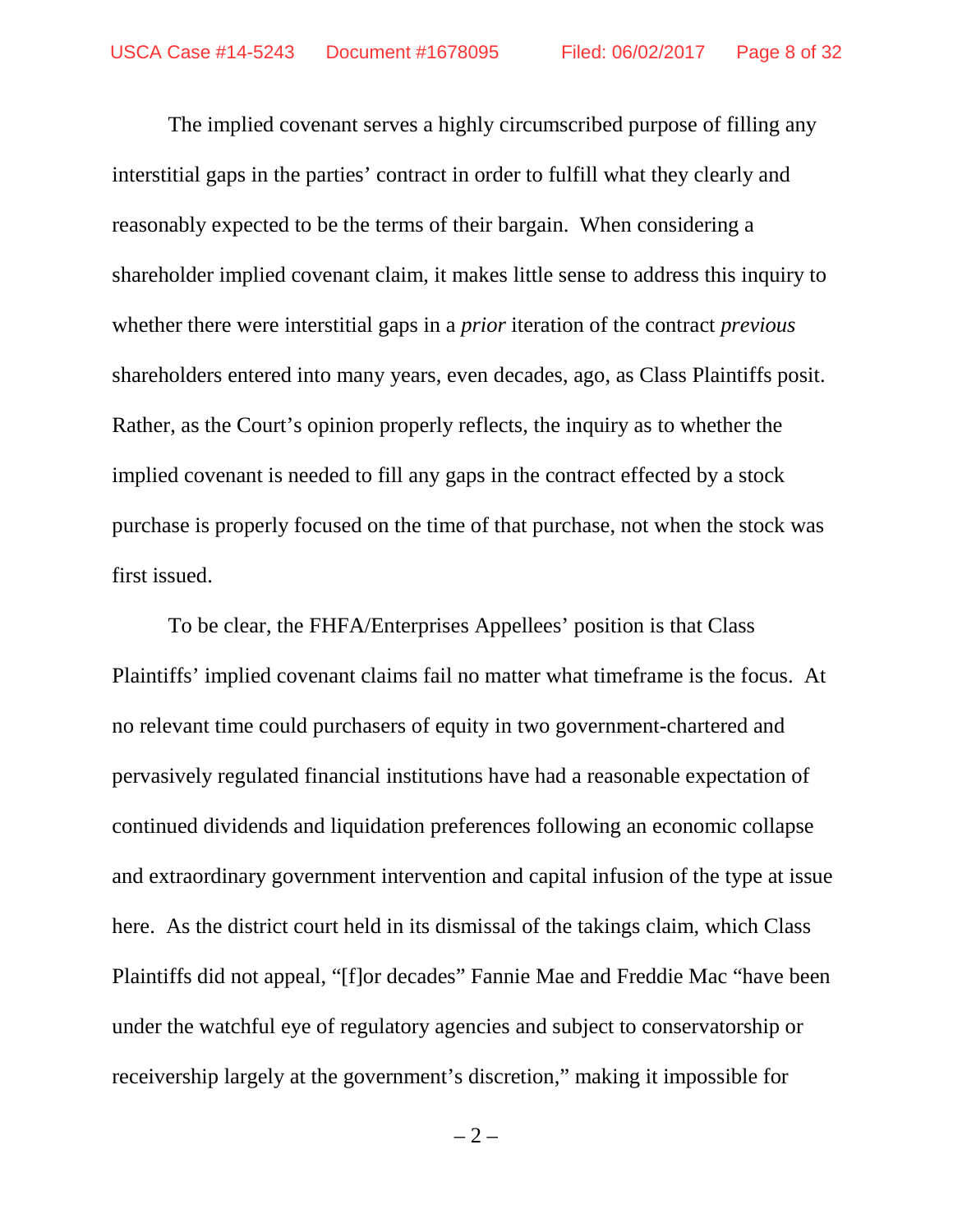shareholders to have formed any reasonable expectation of compensation following such a government intervention. JA 364; *see* Op. 14-15 n.6. That fact is equally dispositive of any implied covenant claims by shareholders of the Enterprises, no matter when they purchased their shares.

In any event, this Court's delineation of the legal standards applicable to the implied covenant claims is sound and in accord with well-established principles of contract and corporate law, as well as simple logic, and nothing in Class Plaintiffs' petition suggests any reason to revisit it.

The Court should likewise deny the Arrowood and Fairholme Plaintiffs' petition for rehearing because it does not satisfy the threshold requirements of Federal Rule of Appellate Procedure 40, which directs that petitions for panel rehearing "must state with particularity each point of law or fact that the petitioner believes the court has overlooked or misapprehended." The Arrowood and Fairholme Plaintiffs do not contend that this Court overlooked *any* point of fact or law. Rather, they ask the Court to reconsider its conclusion that these plaintiffs forfeited their common-law damages claims, because the Arrowood and Fairholme Plaintiffs recognize that their decision not to brief or otherwise present argument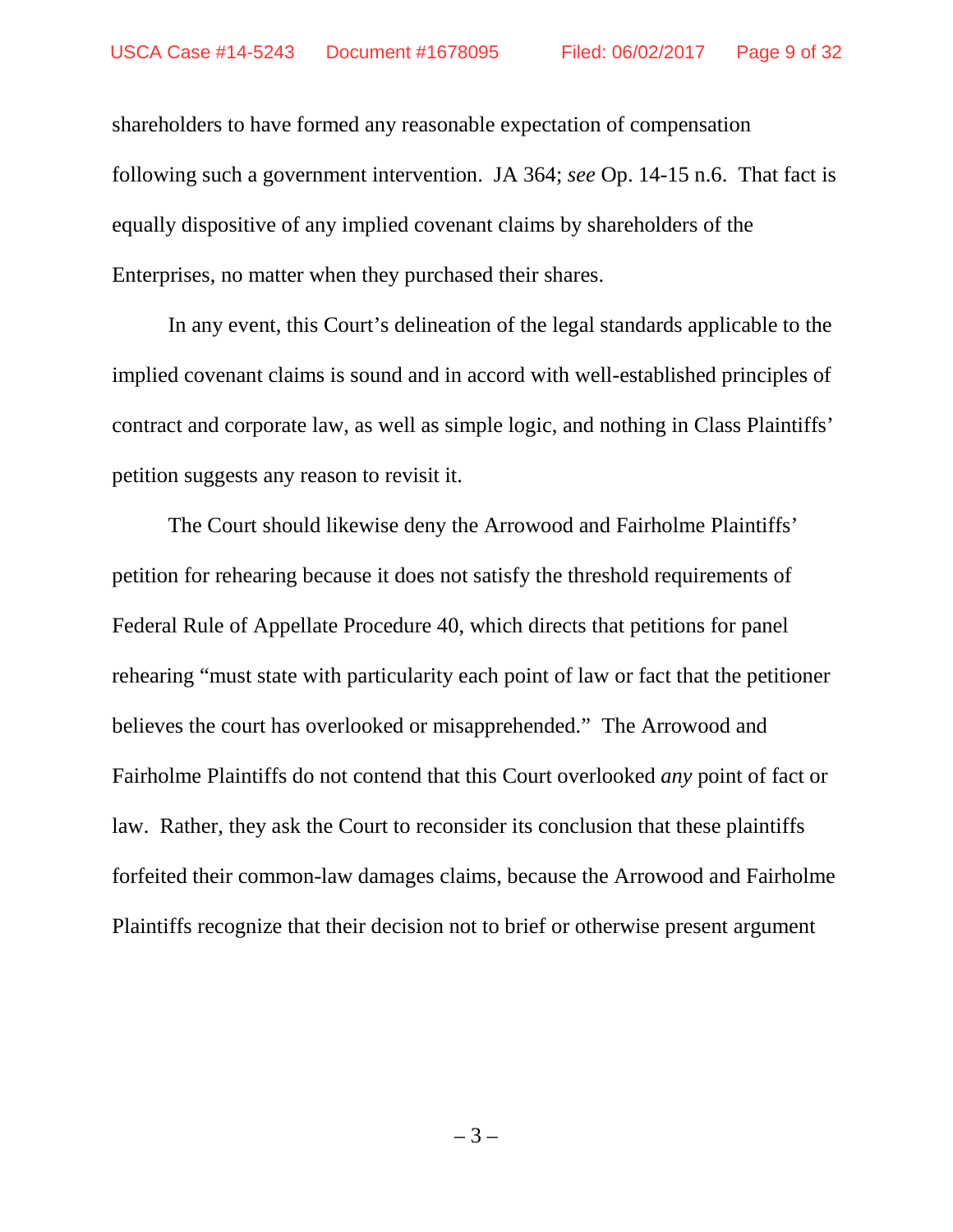on those claims was not "prudent." AF Pet.  $1<sup>1</sup>$  In these circumstances, there is no basis for rehearing.

### **STATEMENT**

In the cases consolidated on appeal, owners of common and preferred stock in the Enterprises challenged the Third Amendment to preferred stock purchase agreements between the Enterprises and the U.S. Department of the Treasury under a host of legal claims. On February 21, 2017, this Court issued an opinion affirming the dismissal of most of the claims. However, the Court found the district court's grounds for dismissal insufficient as to certain state common-law claims asserted and preserved only by the Class Plaintiffs: breach of the implied covenant of good faith and fair dealing regarding dividend rights, and breach of contract and breach of the implied covenant of good faith and fair dealing regarding liquidation preferences. Op. 66-73.

By way of background, the theory behind these claims is that owners of Fannie Mae and Freddie Mac stock have contractual rights to shareholder dividends and liquidation preferences. *See*, *e.g.*, JA 248 ("Under both Delaware and Virginia law, preferred stock designations are deemed as amendments to a corporation's charter and are therefore generally reviewed as contractual in

<sup>1</sup> The Arrowood and Fairholme Plaintiffs' petition for rehearing is cited herein as "AF Pet." Class Plaintiffs' petition is cited as "CP Pet."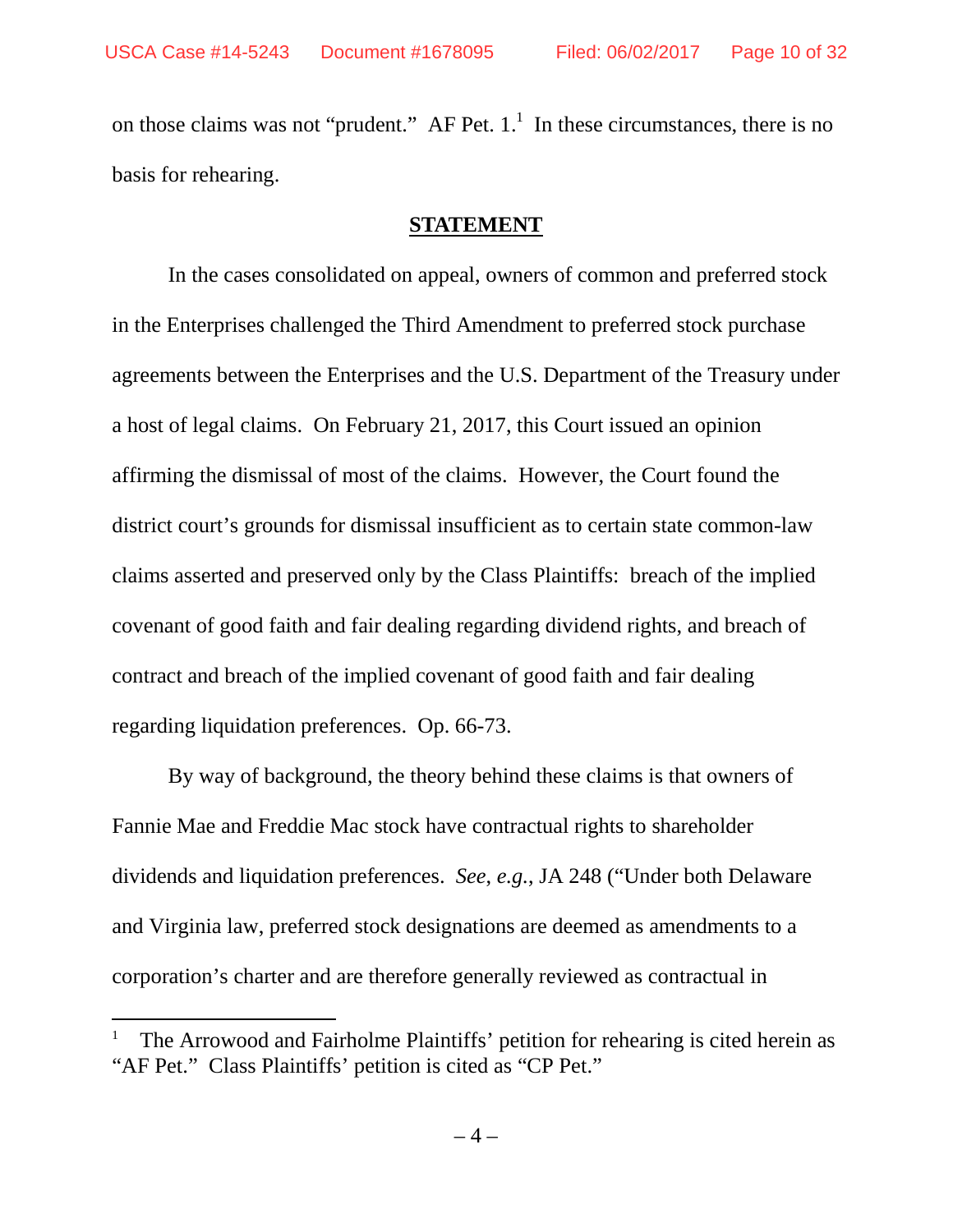nature.").<sup>2</sup> Class Plaintiffs maintain that their contracts arising out of share ownership also include an "implied covenant of good faith and fair dealing, requiring [the Enterprises] to deal fairly with Plaintiffs[,] . . . to fulfill [their] obligations to Plaintiffs . . . in good faith, and not to deprive Plaintiffs . . . of the fruits of their bargain." JA 271-274. Class Plaintiffs allege that the Enterprises, acting through FHFA, breached the implied covenant "[b]y entering into the Third Amendment with the purpose of effectively depriving Plaintiffs . . . of any possibility of receiving dividends or a liquidation preference." *Id.*

This Court rejected Class Plaintiffs' breach-of-contract claim as to dividends because the relevant stock certificates "accord the Companies complete discretion to declare or withhold dividends." Op. 65. However, the Court went on to hold that the failure of the breach-of-contract claim was not necessarily fatal to the implied covenant claims because even if a contract confers discretion, it is still possible for a party to violate the implied covenant by exercising that discretion unreasonably. Op. 68 (citing *Gerber v. Enters. Prods. Holdings, LLC*, 67 A.3d 400, 419 (Del. 2013)). What is unreasonable depends on "the parties' reasonable

<sup>2</sup> This Court treated Delaware law as applicable to the Class Plaintiffs' commonlaw claims regarding Fannie Mae and Virginia law as applicable to those regarding Freddie Mac. *See* Op. 58 n.24. For purposes of this response, the FHFA/Enterprises Appellees do the same. Fannie Mae is not, however, a Delaware corporation, nor is it subject to jurisdiction in Delaware.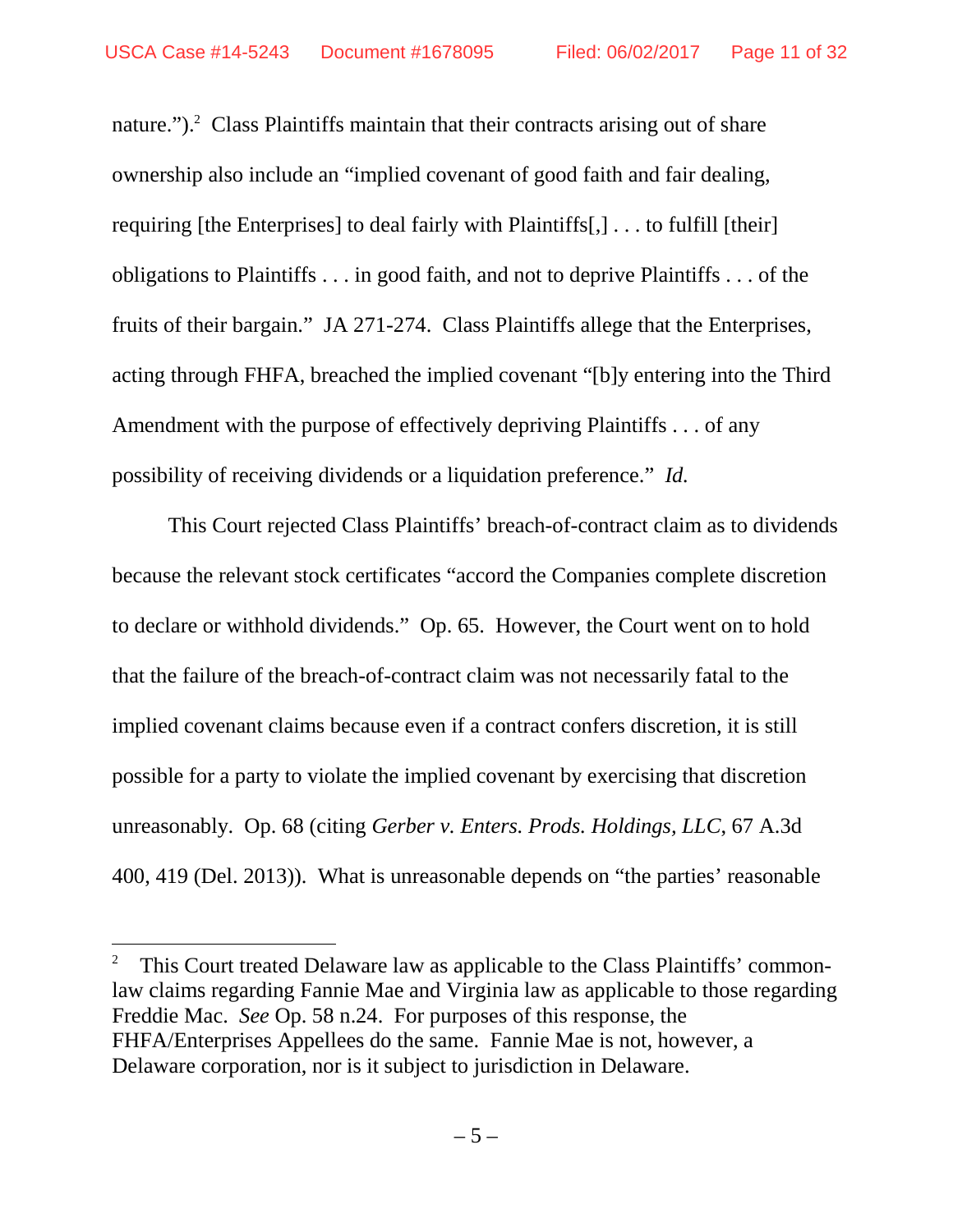expectations at the time of contracting." Op. 68 (quoting *Nemec v. Shrader*, 991 A.2d 1120, 1126 (Del. 2010)). Specifically, the inquiry is "whether it is *clear*" from the parties' express agreement that they "would have agreed to proscribe the act later complained of as a breach of the implied covenant of good faith—had they thought to negotiate with respect to that matter." *Gerber*, 67 A.3d at 418 (emphasis added) (internal quotation marks omitted). The implied covenant is "best understood as a way of implying terms in the agreement," for example "to fill gaps in the contract's provisions." *Dunlap v. State Farm Fire & Cas. Co.*, 878 A.2d 434, 441 (Del. 2005), *cited in* Op. 68. As now Delaware Supreme Court Chief Justice Strine emphasized, "Delaware courts apply the implied covenant rarely, and only in narrow circumstances," namely to "implement [a] clear interstitial intent discernable" from the parties' express contract. *Allied Capital Corp. v. GC-Sun Holdings, L.P.*, 910 A.2d 1020, 1032, 1035 (Del. Ch. 2006).<sup>3</sup>

This Court thus remanded for the district court to evaluate the implied covenant claims "under the correct legal standard, namely, whether the Third Amendment violated the reasonable expectations of the parties at the various times the class plaintiffs purchased their shares." Op. 68. The Court observed that the analysis for those who purchased their shares after the enactment of HERA and

 $3$  As the Court noted, Virginia law is similar. Op. 68.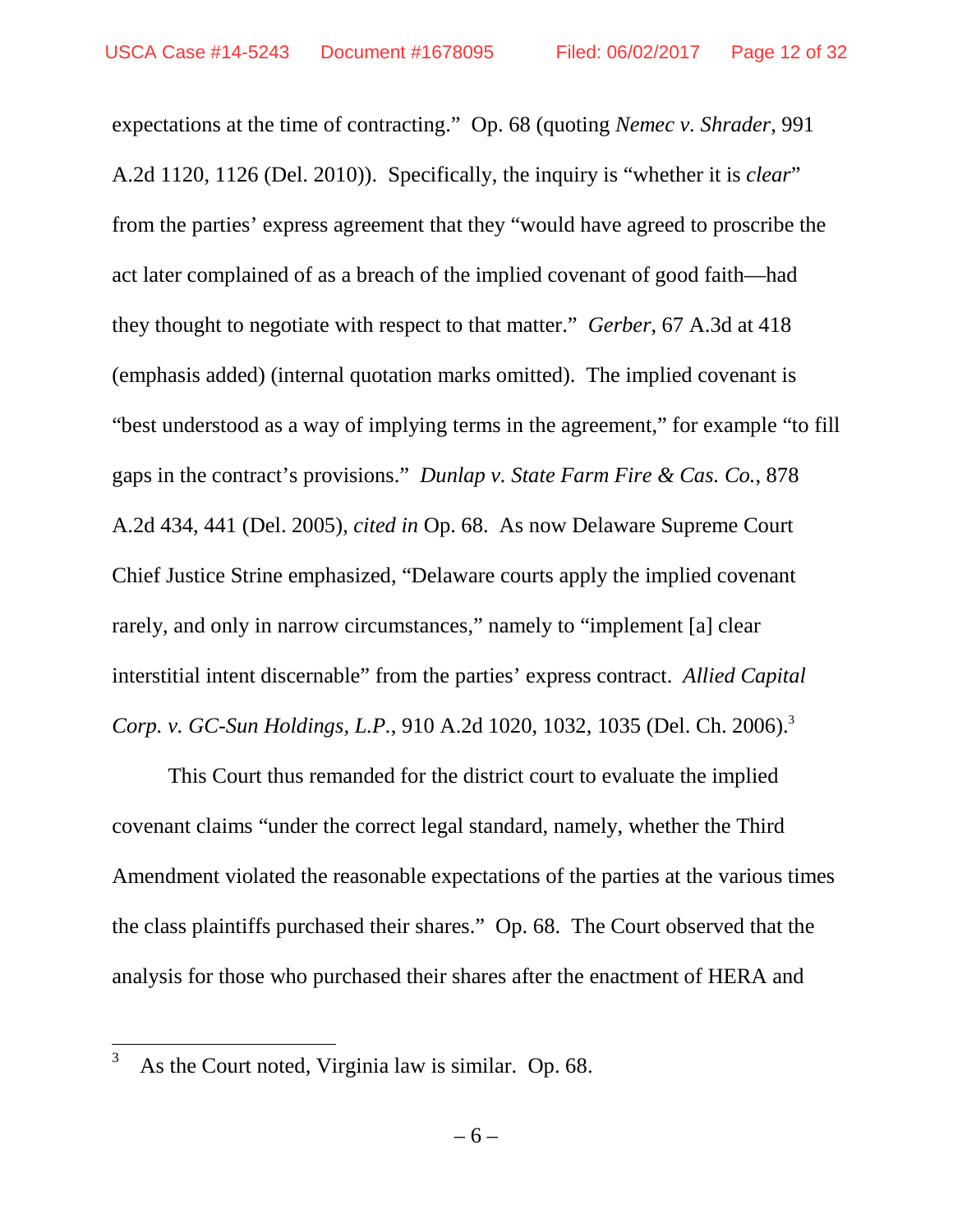FHFA's appointment as Conservator should include, for example, the statutory provision authorizing FHFA to act in the best interests of the Enterprises or the Agency, the provisions of the preferred stock purchase agreements with Treasury, and pertinent statements by FHFA. Op. 69.

Class Plaintiffs now contend in their petition for rehearing that this Court was wrong to focus the inquiry on the various times they purchased their shares because, in their view, the "relevant expectations" for their implied covenant claims should be those of "the shareholders who purchased preferred or common shares in the Enterprises *when those shares were issued*, not the subsequent expectations of shareholders who purchased shares in the secondary market." CP Pet. 2.

In a separate petition, the Arrowood and Fairholme Plaintiffs seek rehearing of the Court's ruling that they "did not preserve their appeal against the dismissal of [their common-law] claims." Op. 41. By Order of April 18, 2017, this Court invited the FHFA/Enterprises Appellees to respond to each of the petitions for rehearing to the extent they had an interest in the issues presented.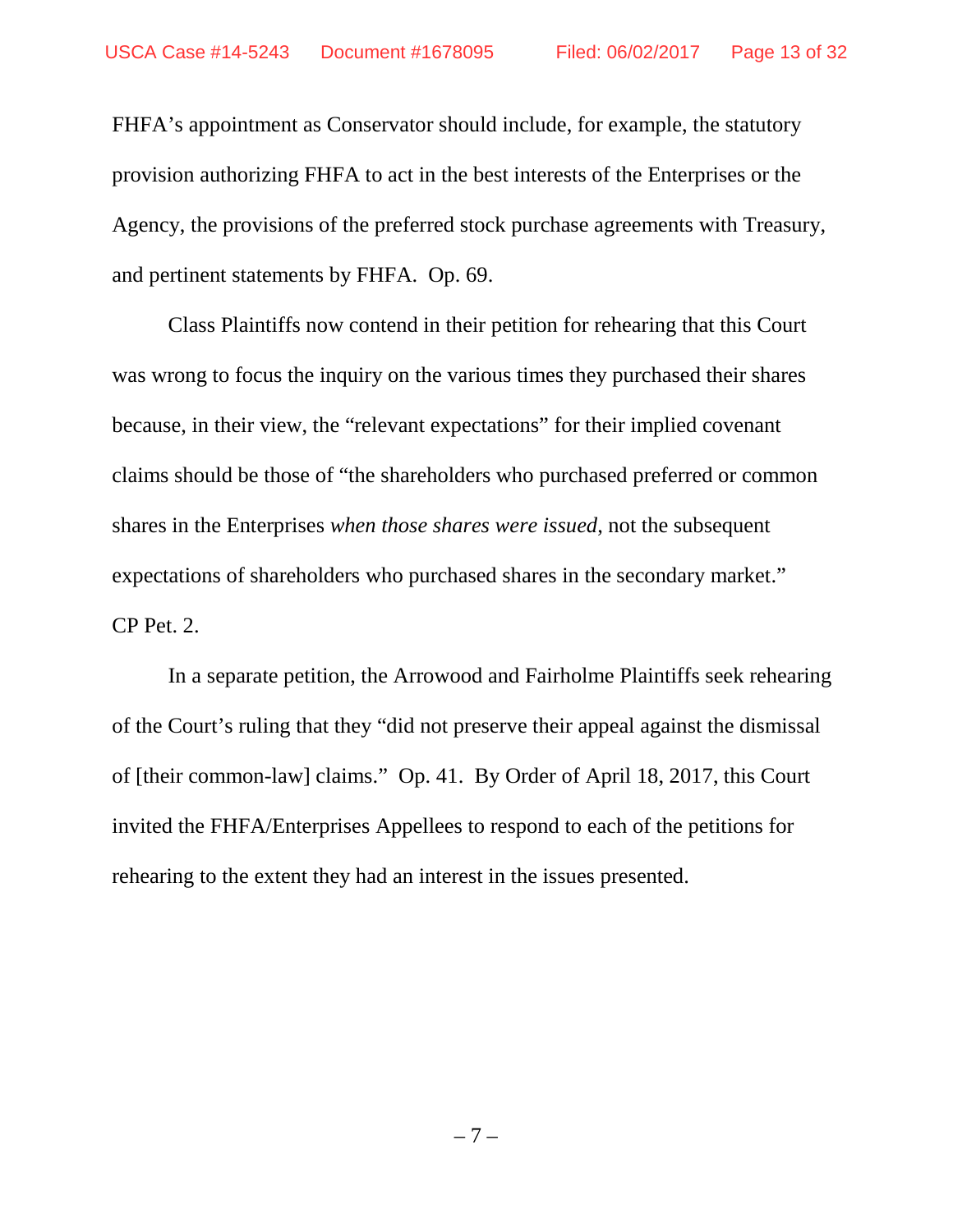#### **ARGUMENT**

# **I. THE COURT SHOULD DENY CLASS PLAINTIFFS' PETITION FOR REHEARING ON THE IMPLIED COVENANT CLAIMS**

Class Plaintiffs argue that implied covenant claims deriving from stock ownership depend on the "reasonable expectations" of the corporation and the very first shareholder who ever owned the stock, rendering any intervening developments irrelevant. That is wrong. The contractual relationship between a corporation and shareholder is neither static, nor limited to the four corners of the stock certificate. Amendments to the contractual relationship often occur after the stock is issued by the company—through revisions to the corporate charter, bylaws, and relevant statutes enacted by the chartering sovereign.

Consistent with this evolving relationship, a shareholder purchasing stock enters into a new contract with the corporation, consisting of the then-current corporate governance instruments and background law, at the time of purchase. Indeed, courts have specifically described a sale of stock on the secondary market as effecting a novation, rather than an assignment of pre-existing contractual rights as presupposed by Class Plaintiffs. Because of the dynamic nature of the contract between the Enterprises and the shareholders, the contracting parties' reasonable expectations with respect to their contract cannot be fixed at the historical date of issuance of the stock.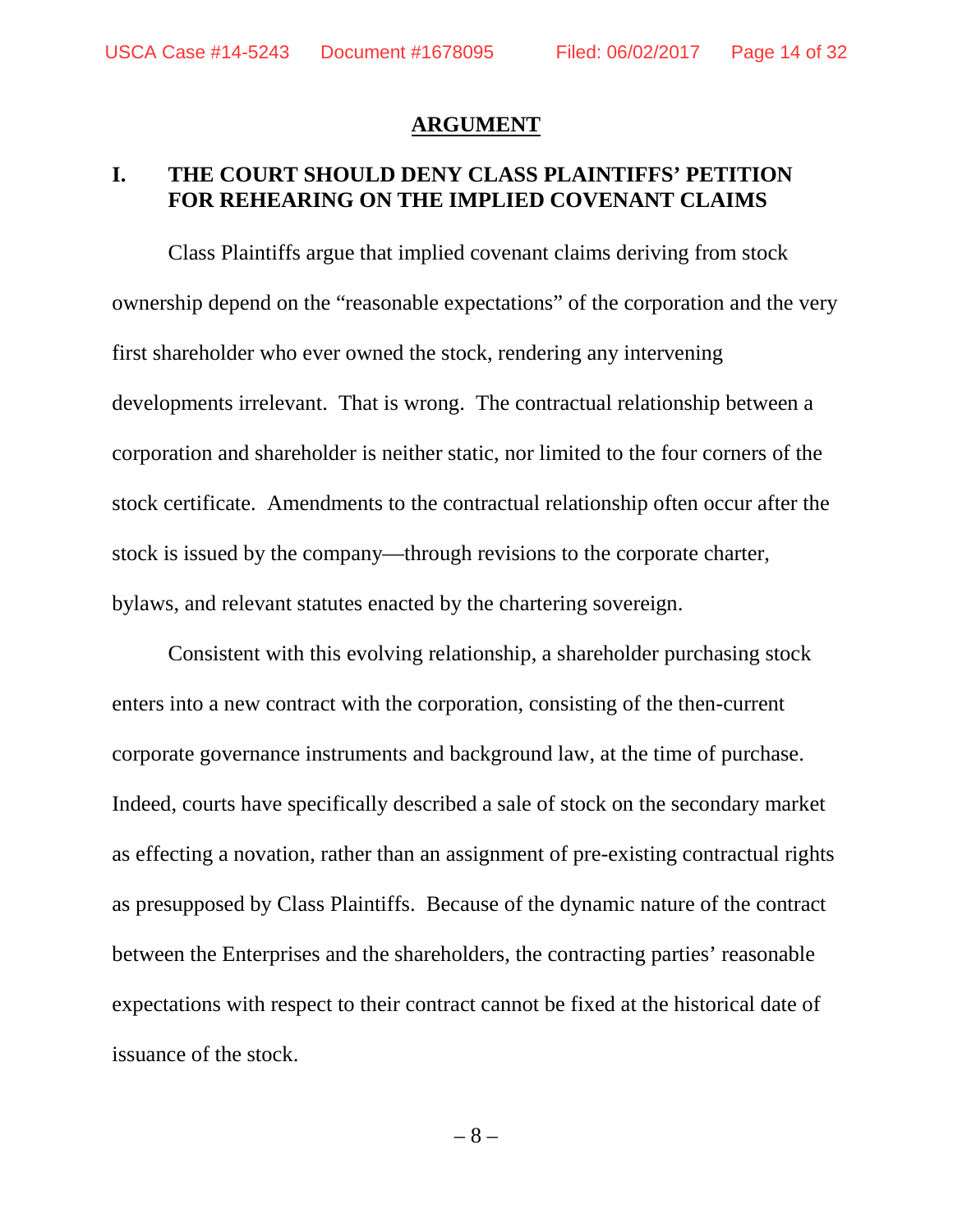## **A. A Purchaser of Stock Enters Into a Broad, Flexible Contract with the Corporation, and the Initial Time of Contracting Is the Time of Purchase**

"[W]hen an individual purchases a share of stock in a Virginia corporation, she, in effect, enters into a contract with the corporation." *Middleburg Training Ctr., Inc. v. Firestone*, 477 F. Supp. 2d 719, 725 (E.D. Va. 2007). Likewise "when [investors] purchase stock in a Delaware corporation," they enter into a "binding broader contract among the directors, officers, and stockholders" that "is, by design, flexible and subject to change." *Boilermakers Local 154 Ret. Fund v. Chevron Corp.*, 73 A.3d 934, 939 (Del. Ch. 2013) (Strine, J.).

That "binding broader contract" includes not just the stock certificate itself, but also the corporate charter, bylaws, and *governing law* under which the corporation is formed and regulated. *See Boilermakers*, 73 A.3d at 940; *In re Activision Blizzard, Inc. Stockholder Litig.*, 124 A.3d 1025, 1050 & n.11 (Del. Ch. 2015) (organic documents and governing law "together constitute" the contract between corporation and shareholder); *Middleburg Training Ctr.*, 477 F. Supp. 2d at 725 ("[A] shareholder's contract rights and obligations *vis a vis* the corporation in which they own stock are found not only in the corporation's articles of incorporation, its corporate charter, or other documents, but also in the general corporation laws of the state of incorporation; these, too, are part of the contractual relationship between a corporation and its shareholders."); *Ericksen v. Winnebago*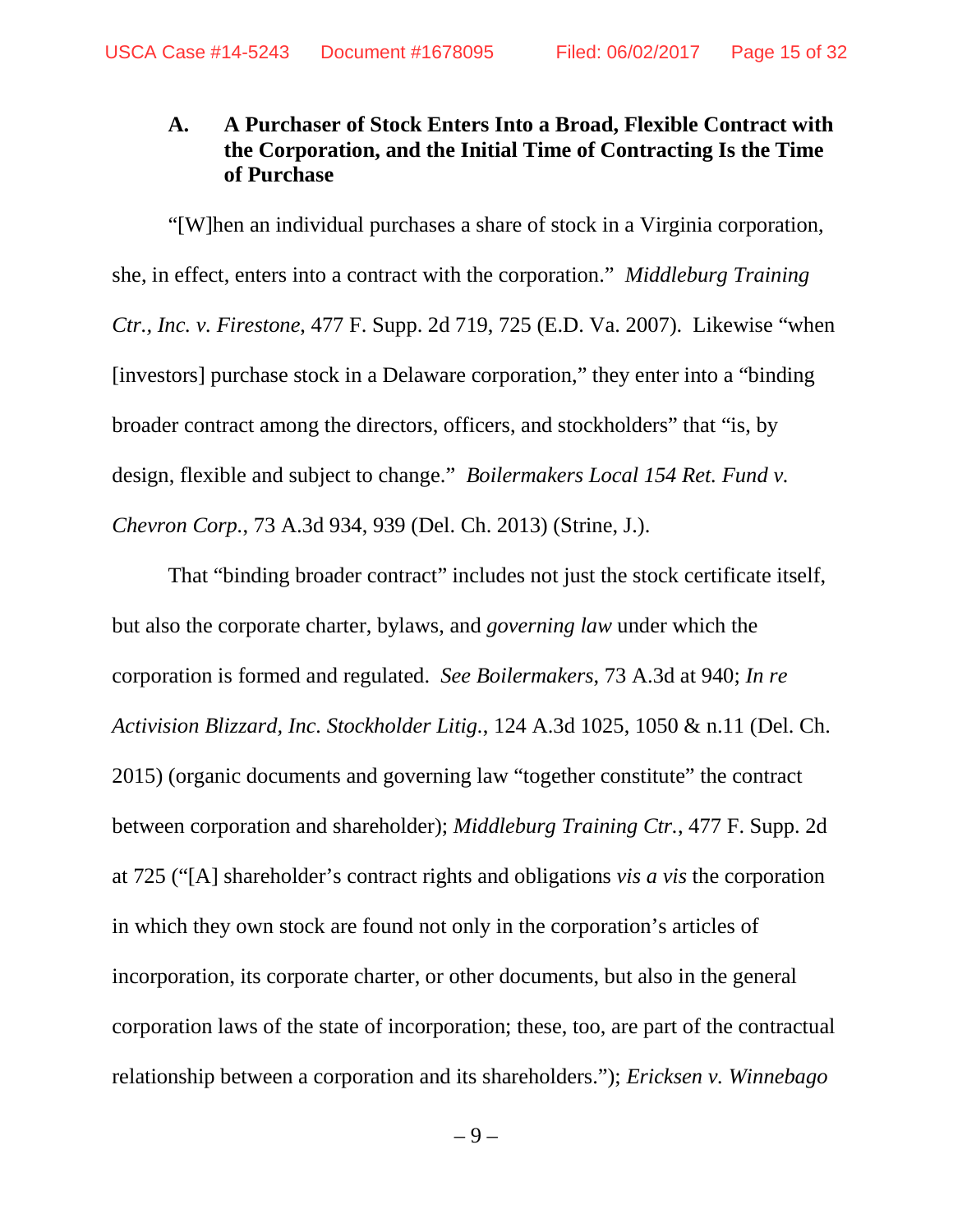*Indus., Inc.*, 342 F. Supp. 1190, 1193 (D. Minn. 1972) (holding that "the relationship between a corporation and its shareholders is contractual" and "the provisions of the contract are to be found in the articles, by-laws or on the [stock] certificates themselves").

For corporations chartered pursuant to Delaware's or Virginia's sovereign authority, the respective governing statutes of those states form an integral part of the binding, broader contract between the shareholders and the corporation. *Boilermakers*, 73 A.3d at 940; *accord STAAR Surgical Co. v. Waggoner*, 588 A.2d 1130, 1136 (Del. 1991) ("[I]t is a basic concept that the General Corporation Law is a part of the certificate of incorporation of every Delaware company."). Fannie Mae and Freddie Mac do not derive their existence from Delaware or Virginia, but rather are chartered by Congress. Op. 5-6; *see* 12 U.S.C. §§ 1451-1459 (Freddie Mac charter); 12 U.S.C. §§ 1716-1723i (Fannie Mae charter). Applying these same principles, the federal statutory laws governing Fannie Mae and Freddie Mac—including not only their charters but the Federal Housing Enterprises Safety and Soundness Act and HERA—form part of the "flexible contract" to which "stockholders who invest in such corporations assent to be bound . . . when they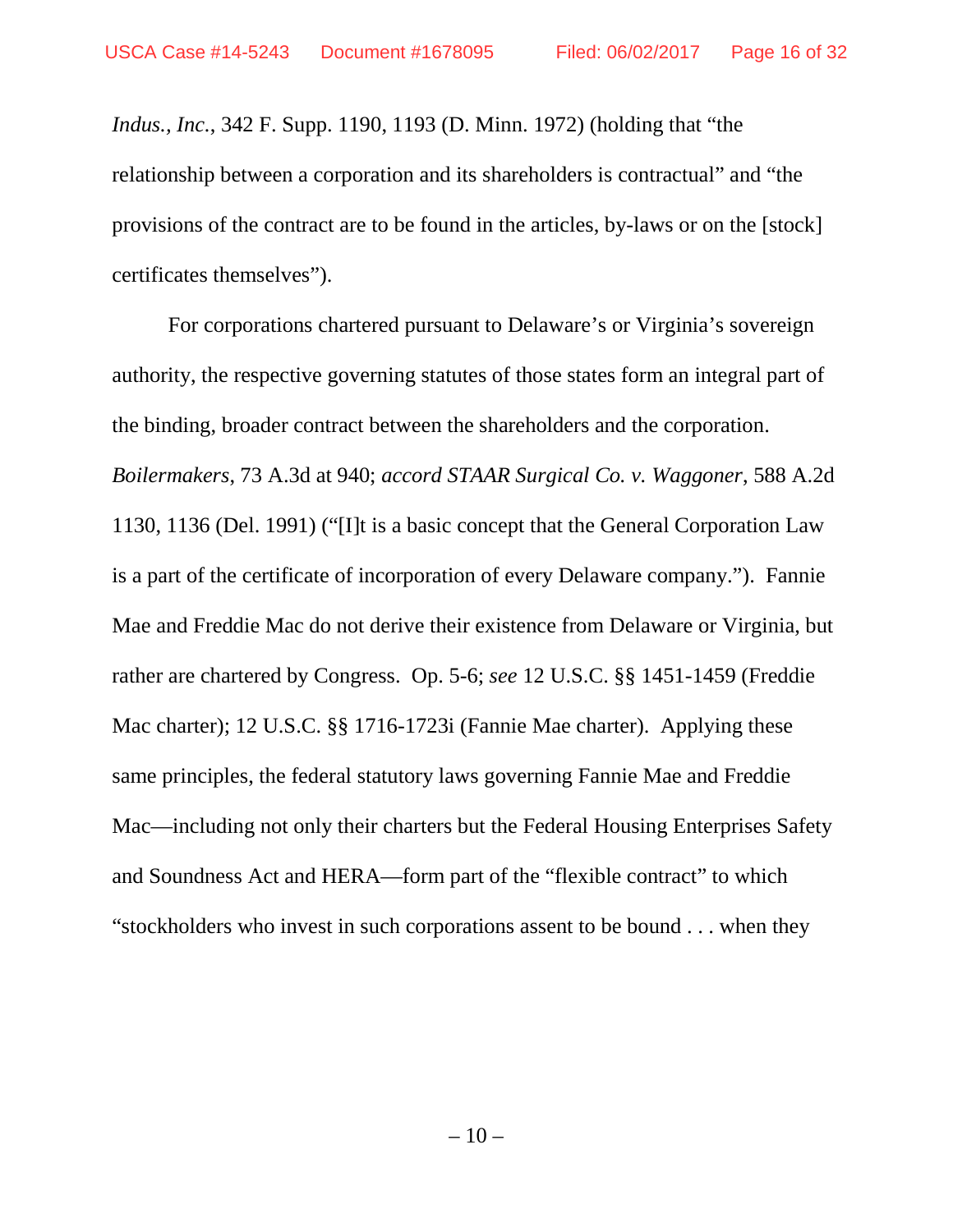buy stock in those corporations." *Boilermakers*, 73 A.3d at 940.<sup>4</sup>

The elements comprising the broad, flexible contract between shareholder and corporation are, by their nature, subject to amendment. The corporation can amend its charter and bylaws, in the case of a state-chartered corporation the state legislature can amend the governing statutes, and in the case of the Enterprises Congress can and did amend both the charters and related statutory provisions, including through HERA. When such amendments occur, whether they operate to expand or to limit shareholder rights vis-à-vis the corporation, the contract between the shareholders and corporation is updated.

For example, when a company issues preferred stock under the Delaware General Corporation Law, "it amends the certificate of incorporation and fundamentally alters the contract between all the parties." *STAAR Surgical*, 588 A.2d at 1136; *see* JA 248 (Class Plaintiffs' complaint acknowledging that "[u]nder both Delaware and Virginia law, preferred stock designations are deemed as amendments to a corporation's charter"). Similarly here, when Congress in HERA

The very stock certificates upon which Class Plaintiffs rely make this clear, providing for example that "[t]his Certificate and the respective rights and obligations of Freddie Mac" and the stockholders "shall be construed in accordance with and governed by the laws of the United States, provided that the law of the Commonwealth of Virginia shall serve as the federal rule of decision in all instances except where such law is inconsistent with Freddie Mac's enabling legislation, its public purposes or any provision of this Certificate." JA 293.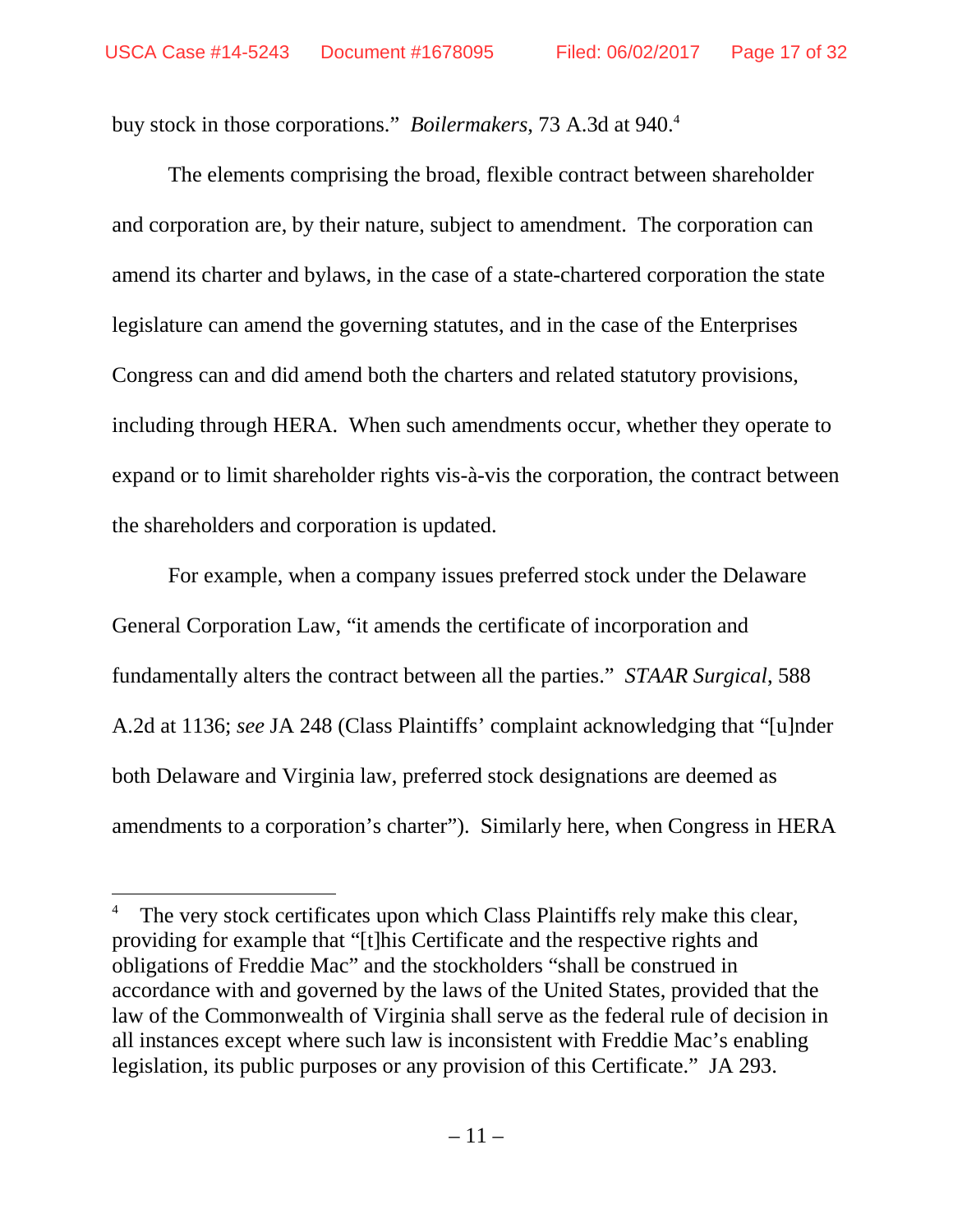amended both the Federal Housing Enterprises Safety and Soundness Act and each of the Enterprises' statutory charters to provide for, *inter alia*, the issuance of a senior series of preferred stock to Treasury, those provisions became incorporated into the multi-faceted contracts that define the evolving legal relationship between the Enterprises and their other shareholders.

When an investor buys stock in the secondary market, it acquires the contractual rights and obligations as they exist at the time of purchase. If an investor buys stock in 2017 that was issued in 2000 and subject to charter, bylaw, and statutory amendments in the intervening years, the shareholder's contractual rights vis-à-vis the corporation are of course determined not by the 2000 version of the charter, bylaws, and governing law, but by the regime in effect in 2017. That necessarily means the contract into which the shareholder enters with the corporation is formed at the time of purchase by that shareholder.

Accordingly, this Court properly called on the district court to evaluate the "reasonable expectations of the parties at the various times the class plaintiffs purchased their shares" in order to determine whether any such expectations should be used to imply gap-filling terms in the parties' contract. Op. 68. Such "reasonable expectations" may be informed, as the Court recognized, by matters extrinsic to the parties' contract, such as changes in the economic environment or "pertinent statements by the FHFA." Op. 69. But it is all the more clear that the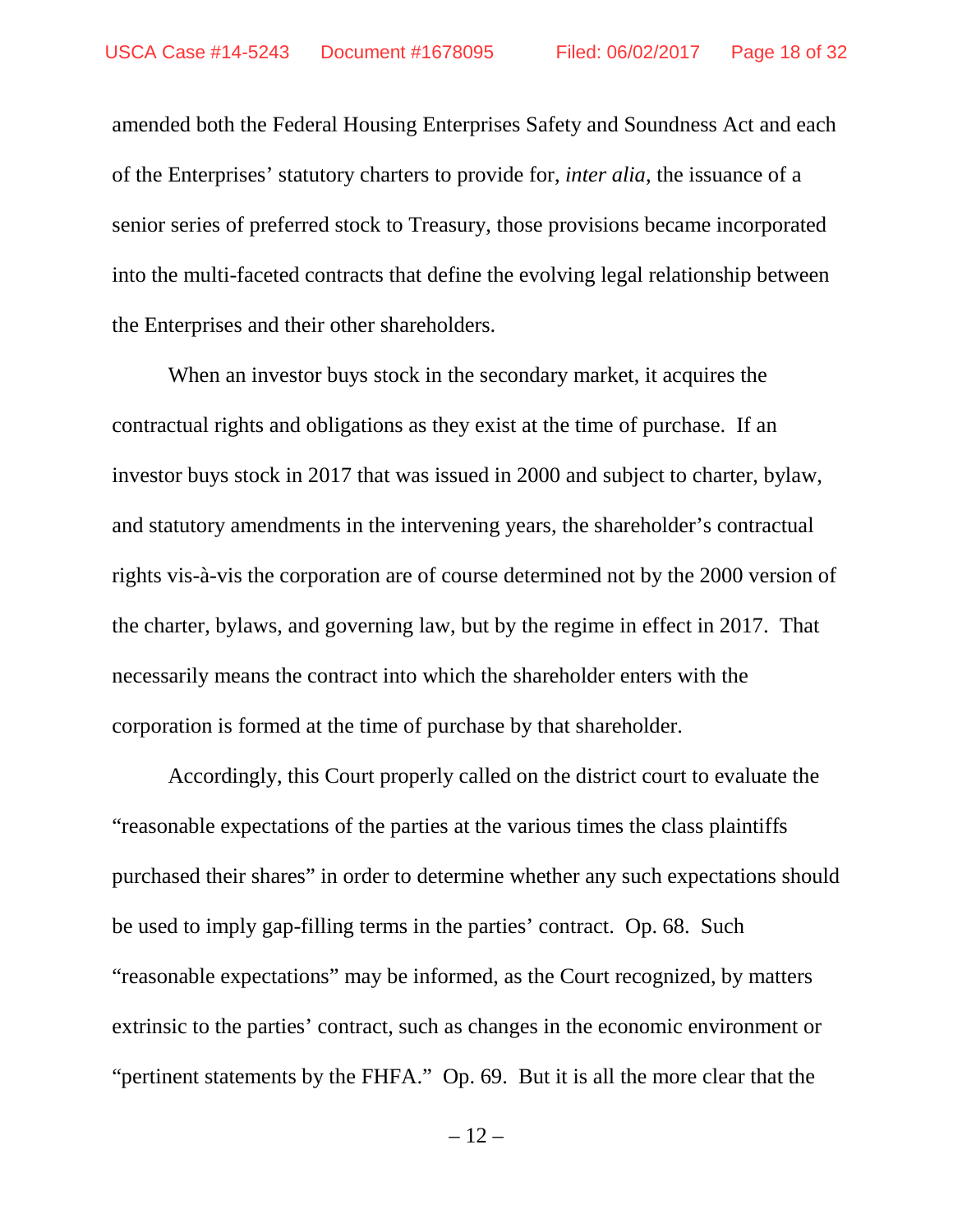time of purchase is the right time for measuring reasonable expectations where, as here, the relevant matters include changes in governing law and corporate governance, such as the enactment of HERA and amendment of the Enterprises' charters, that are not merely extrinsic events but form an integral part of the very contract into which shareholders entered.<sup>5</sup>

#### **B. Class Plaintiffs' Assignment Theory is Misplaced**

Class Plaintiffs take the contrary position that the formation of the contract between a corporation and shareholder occurs not when the shareholder purchases stock but, rather, "when the shares were first issued to the public" and sold by the corporation to the very first shareholders. CP Pet. 2. According to Class Plaintiffs, when someone else subsequently buys that stock in the secondary market, that purchase merely effects an "assignment" of a pre-existing contractual right, in which the purchaser "'stand[s] in the shoes' of the shareholder from whom they made those purchases, stretching back continuously to the original purchasers of the shares at the time of issuance." *Id.* at 11-12.

However, Delaware and Virginia case law alike recognize that a purchaser

<sup>5</sup> This Court's opinion does not foreclose the district court from considering the parties' reasonable expectations at the time of any pertinent amendments in addition to those at the time of purchase. As noted, the parties' expectations at the time of amendments to the shareholders' contracts that occur while they hold their stock are part of the formation of the overall contract.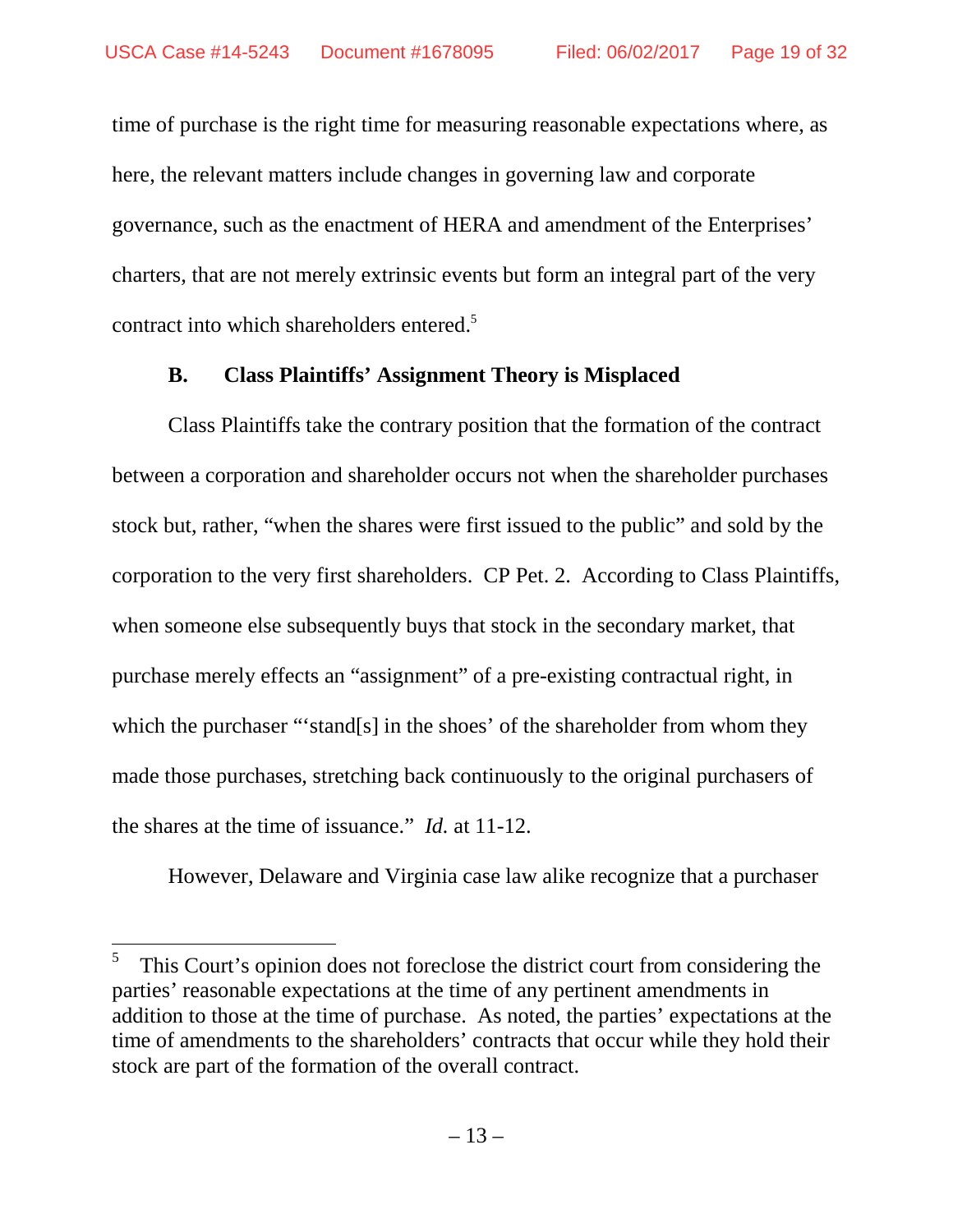of stock enters into its own contract with the corporation, rather than simply assuming via assignment a contract into which others entered long ago. *See supra* Sec. I(A). Class Plaintiffs' theory would have the anomalous result of *excluding* any charter, bylaw, or statutory amendments postdating the original issuance of the stock—including amendments that *benefit* shareholders by *expanding* their rights—from the contractual relationship between the corporation and shareholders who purchase on the secondary market. Indeed, Class Plaintiffs alleged in their own complaint that the Third Amendment denied them "the fruits of *their* agreements with Fannie Mae and Freddie Mac," not agreements made by prior shareholders. JA 253 (emphasis added); *see also* JA 271-273 (alleging that Third Amendment deprived "Plaintiffs and [the various classes] of the fruits of *their* bargain" (emphasis added)).

Moreover, courts and leading treatises alike recognize that a sale of stock in the secondary market creates a *new* contract via a novation of the contract between the corporation and shareholder. In *Raybestos-Manhattan v. United States*, the U.S. Supreme Court observed that "[t]ransfer of title to the shares is effected by a form of novation by which the right of the shareholder is surrendered to the corporation in return for its recognition of a new shareholder designated by the transferor and the issue to him of a new certificate of stock." 296 U.S. 60, 62-63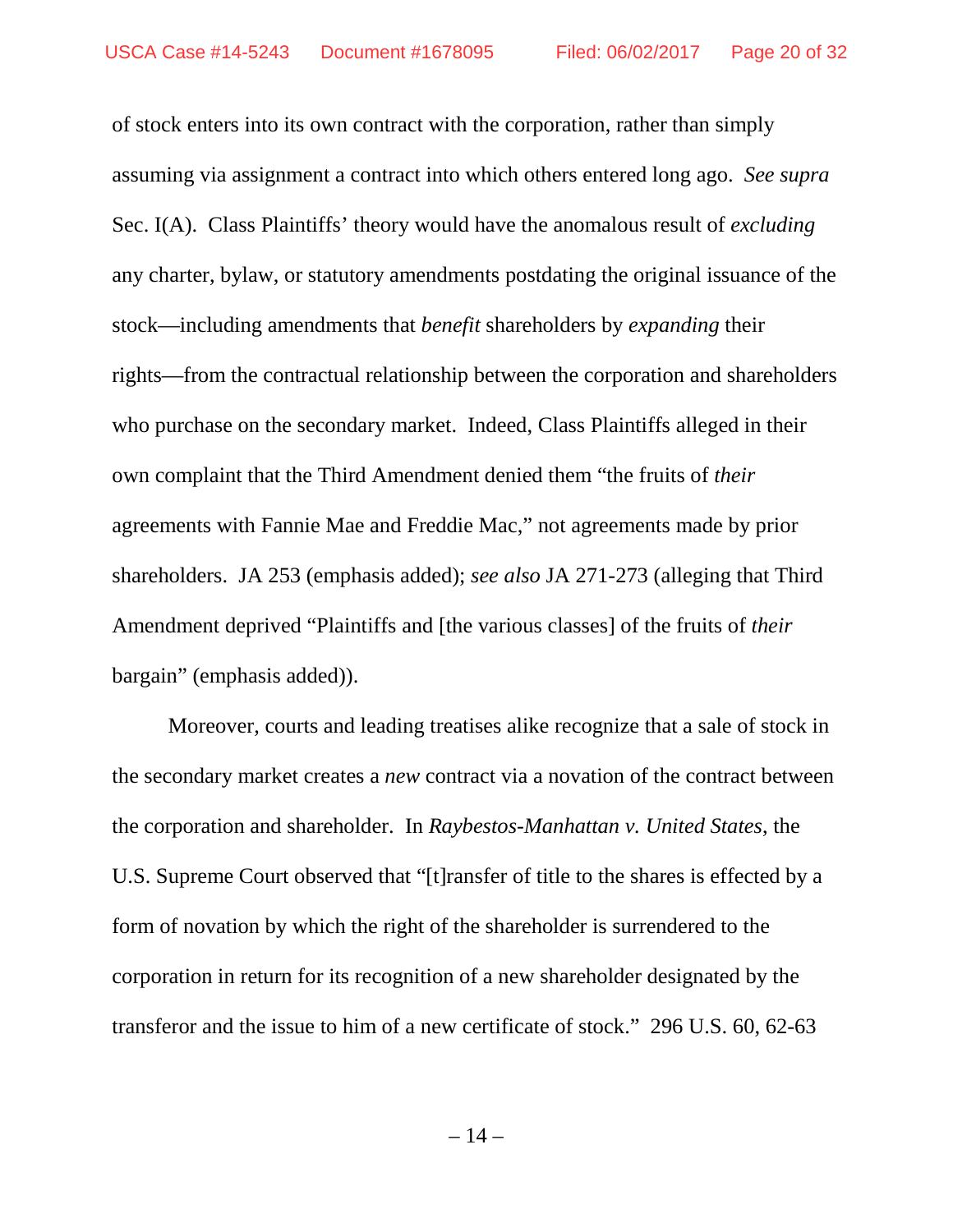$(1935)$ .<sup>6</sup> The authoritative Williston treatise similarly explains: "By the weight of authority, the transfer of the shares in a corporation operates as a novation of the contract of membership." 17 Williston on Contracts § 51:74 (4th ed.) (footnotes omitted); *see also* 30 Williston on Contracts § 76:8 (4th ed.) (contrasting assignment and novation). A novation, by definition, "extinguishes a prior contract and replaces it with a new agreement." *Aveta Inc. v. Bengoa*, 986 A.2d 1166, 1186 (Del. Ch. 2009); *accord Honeywell, Inc. v. Elliott*, 189 S.E.2d 331, 334 (Va. 1972).

Here, when investors purchased Enterprise stock on the secondary market, that purchase accordingly effected a novation of the selling shareholder's contract with the corporation and formation of a new contract on the part of the purchaser, further confirming that that the "reasonable expectations" analysis is properly focused on the time of purchase.<sup>7</sup>

<sup>6</sup> *Accord Witters v. Sowles*, 38 F. 700, 703 (D. Vt. 1889) (explaining that "[a] person can become a shareholder in only one of two ways,—by original subscription for shares, or by a transfer which operates as a novation, and substitutes the transferee in the place of . . . the original subscriber"); *Squire v. Borton & Borton*, 5 N.E.2d 479, 481 (Ohio 1936) ("When a stockholder sells his stock to another and the transfer is entered upon the corporation records, such transfer effects a novation, with the consent of the corporation, substituting the transferee for the transferor, and the transferee succeeds to all the rights, benefits, and liabilities of the transferor as between stockholders.").

<sup>7</sup> Even if a purchase of stock on the secondary market could be deemed to effect an assignment as hypothesized by Class Plaintiffs, it would not follow that the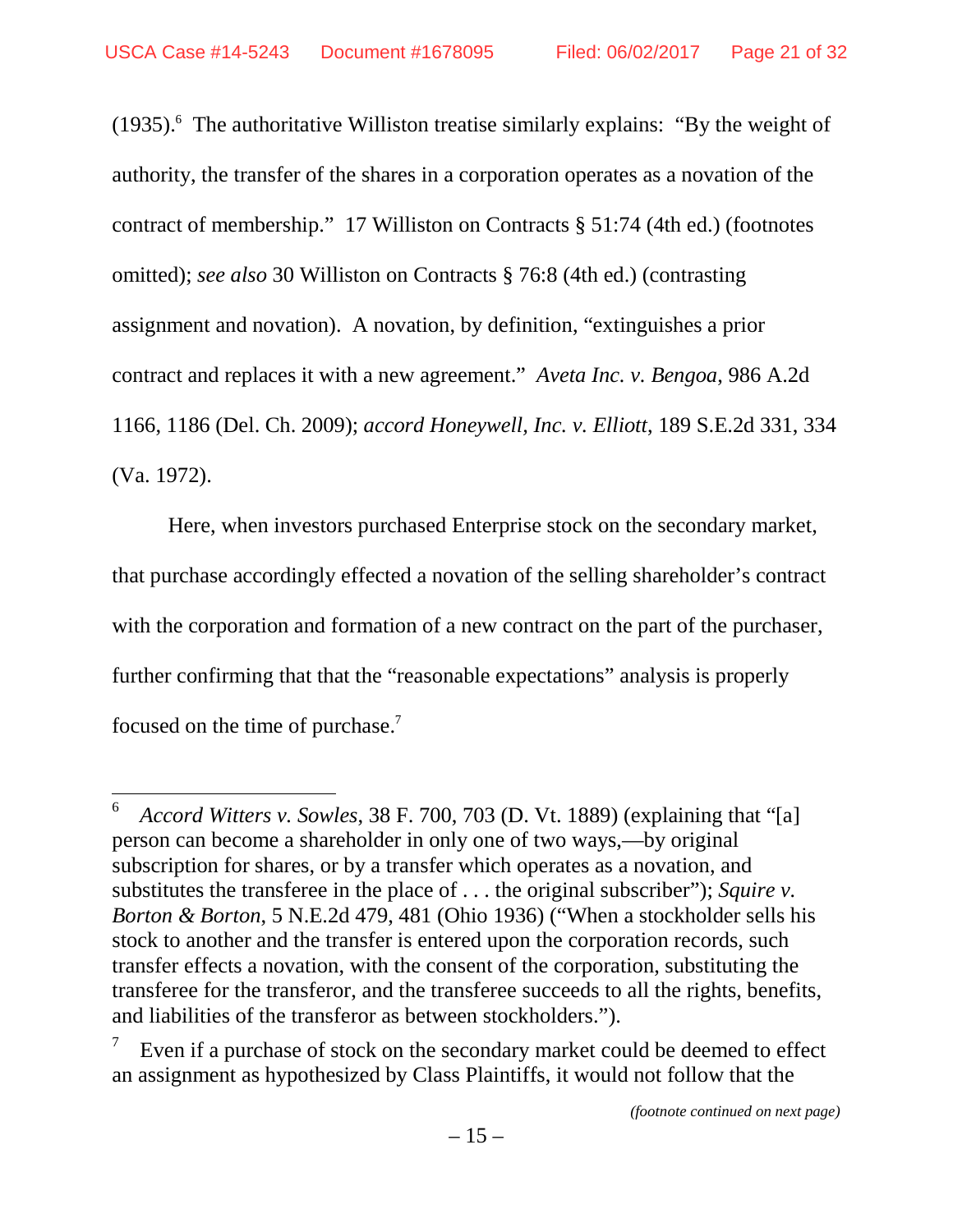#### **C. Class Plaintiffs' Cases Are Inapposite**

Class Plaintiffs spend the bulk of their petition establishing the noncontroversial proposition that "a claim of breach of the implied covenant depends upon the intent that the *original parties* had *at the time of contract formation*." CP Pet. 5 (emphasis in original). For example, they rely heavily on *ASB Allegiance Real Estate Fund v. Scion Breckenridge Managing Member, LLC*, which emphasizes that the "temporal focus" of the implied covenant analysis should be on "the time of contracting," as contrasted with "the time of the wrong." 50 A.3d 434, 440 (Del. Ch. 2012).

But that simply restates what this Court already held. *See* Op. 68 (implied covenant claim should be analyzed based on "the parties' reasonable expectations at the time of contracting" (citation omitted)). It does not address *when* is the "time of contract formation" in the context of the uniquely "flexible contract" to which shareholders "assent" when they buy stock in a corporation. *Boilermakers*, 73 A.3d at 940. *ASB* did not involve a corporation, shareholders, stock, or

#### *(footnote continued from previous page)*

relevant "time of contract formation" and focus of the "reasonable expectations" analysis would be the time the shares were originally issued. As discussed above, *see supra* Sec. I(A), when a corporation's organic documents or governing law are amended, the contract that defines the relationship between shareholder and corporation is accordingly updated. To the extent a sale of stock effects an assignment, the contract being assigned would be the corporation-shareholder contract as most recently amended at the time of sale, and the "reasonable expectations" to be evaluated would include those at the time of amendment.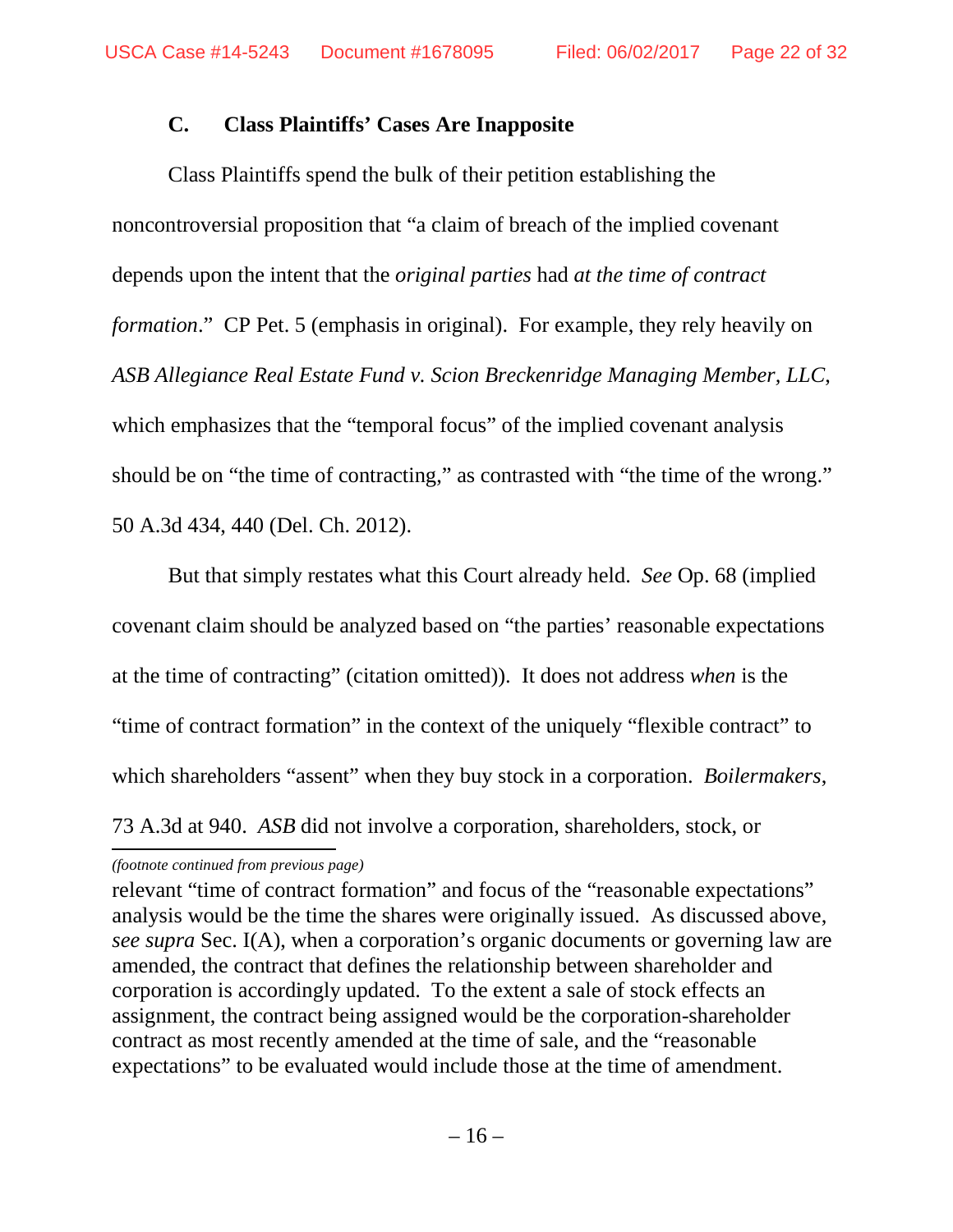secondary market purchases at all, but rather an implied covenant claim by an original party to an LLC agreement against another original party.

Nor do any of the other cases Class Plaintiffs cite suggest that the time of contract formation between a corporation and shareholder is any time other than the time of stock purchase. Class Plaintiffs advance *Allied Capital Corp. v. GC-Sun Holdings, L.P.*, 910 A.2d 1020, 1032 (Del. Ch. 2006), as standing for the proposition that "when an implied covenant claim is brought by a party who purchased a *contractual financial instrument* in the secondary market," courts look solely "at the expectations and intent of the original purchaser." CP Pet. 6 (emphases added). Class Plaintiffs' catch-all phrase "contractual financial instrument," however, masks that the financial instrument contract in *Allied* was a discrete promissory note, a much different species of contract than the broad, flexible contract deemed to arise from a purchase of equity in a corporation. *See Boilermakers*, 73 A.3d at 939. Class Plaintiffs also miss the overall point of *Allied*. The court in *Allied* did not use the original noteholder's "expectations and intent" to imply additional terms as Class Plaintiffs seek to do here, but instead held that the successor noteholder was bound by express terms the original noteholder had negotiated. 910 A.2d at 1035 ("Allied cannot use the implied covenant of good faith and fair dealing to avoid the consequences of the plain language of the contract.").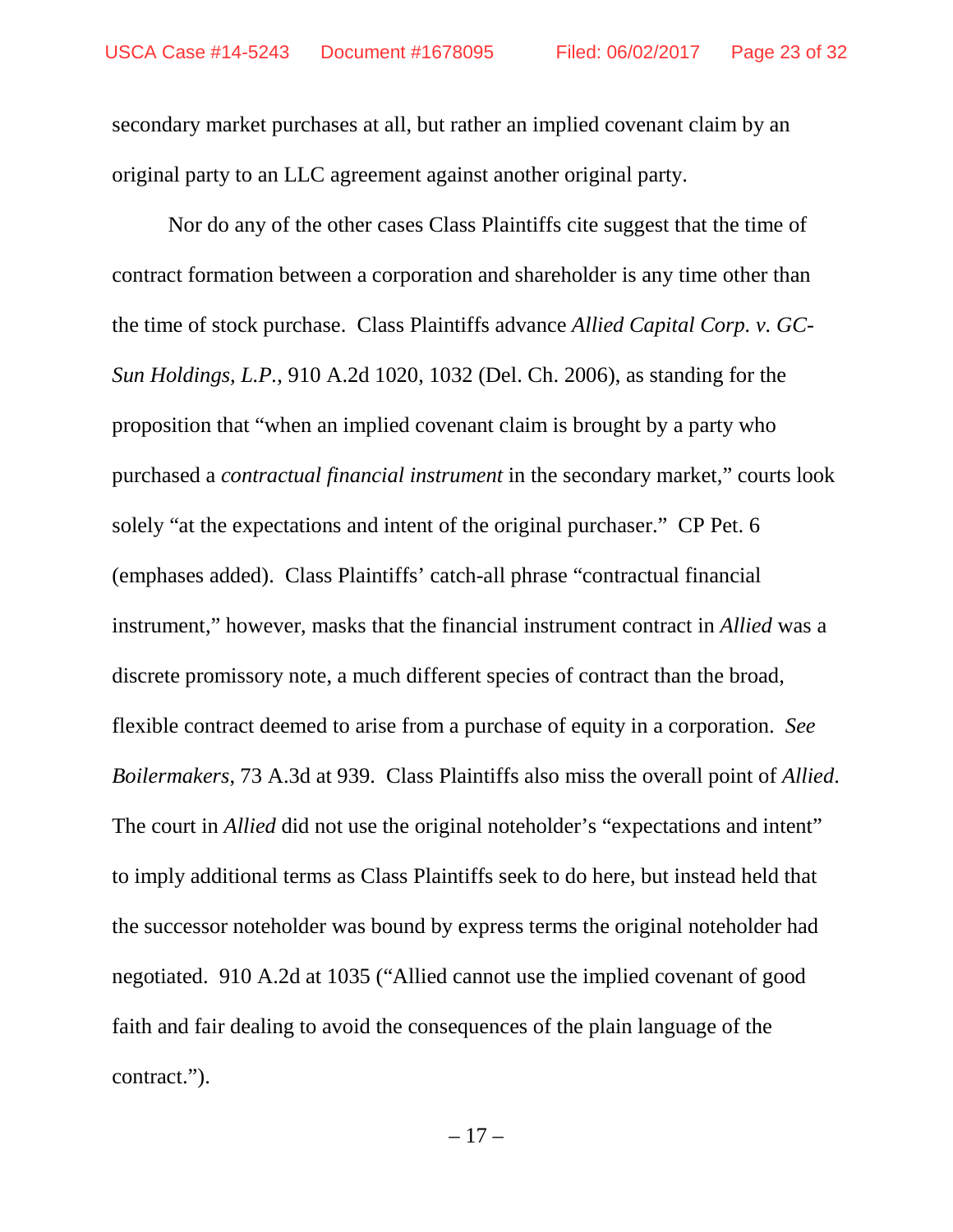Class Plaintiffs likewise erroneously ascribe to two other Delaware cases a holding that "any aftermarket transactions" are to be disregarded in determining implied covenant duties. CP Pet. 7 (citing *In re Kinder Morgan, Inc. Corp. Reorganization Litig.*, No. 10093-VCL, 2015 WL 4975270, at \*11 (Del. Ch. Aug. 20, 2015); *Allen v. El Paso Pipeline GP Co., LLC*, No. 7520-VCL 2014 WL 2819005, at \*17 (Del. Ch. June 20, 2014)). But those cases involved neither contractual rights arising from ownership of corporate stock, nor the effect of "aftermarket transactions" on such rights. There were no aftermarket transactions at issue: both cases addressed the obligations the original parties to partnership agreements owed to each other. What is more, like *Allied*, these courts *rejected* the plaintiffs' attempt to use the implied covenant to rewrite the parties' express agreements.

Class Plaintiffs also rely on Uniform Commercial Code § 8-302 (as enacted in both Delaware and Virginia), which provides that "a purchaser of a certificated or uncertificated security acquires all rights in the security that the transferor had or had power to transfer." CP Pet. 10-11 n.3. But that statute merely confirms that all rights pass to the purchaser of stock and no residual rights remain with the seller. The decisions Class Plaintiffs cite in the same footnote simply determined, as part of settlement approval, that classes in those cases should be defined to include current shareholders because property rights "travel[] with the shares." *In*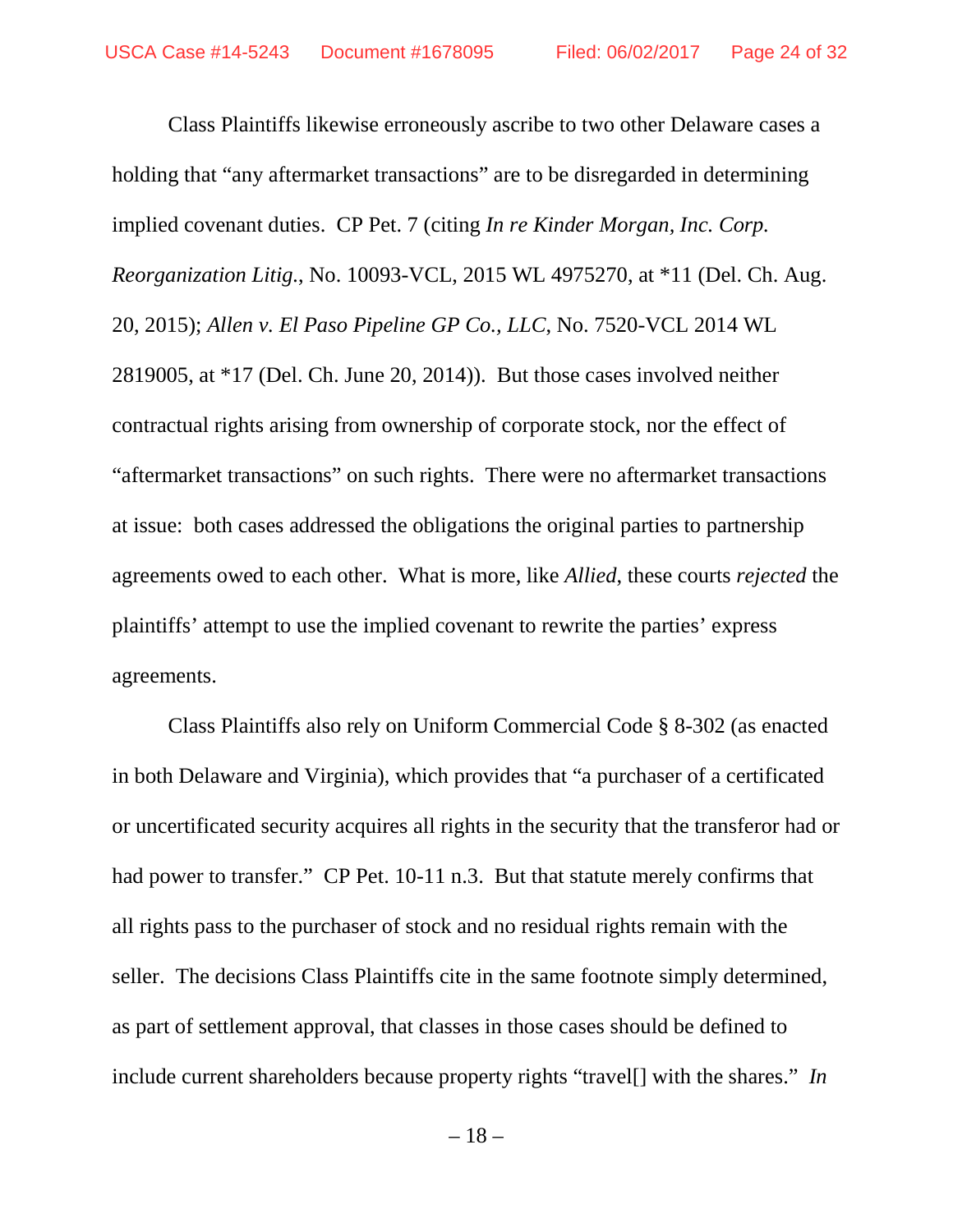*re Activision*, 124 A.3d at 1044. None of these authorities supports Plaintiffs' characterization of a sale of stock as an assignment, or is inconsistent with a sale of stock effecting a new contract between the purchasing shareholder and the corporation.

### **D. Class Plaintiffs' Position Is at Odds with Longstanding Public Policy**

While the above considerations provide more than ample basis not to grant rehearing, a further reason not to entertain Class Plaintiffs' novel theories is that it would create a serious tension with the "longstanding Delaware public policy against the 'evil' of purchasing stock in order to attack a transaction which occurred prior to the purchase of the stock." *Omnicare, Inc. v. NCS Healthcare, Inc.*, 809 A.2d 1163, 1169 (Del. Ch. 2002) (internal quotation marks and citation omitted); *see also Schultz v. Ginsburg*, 965 A.2d 661, 668 (Del. 2009) ("Delaware law recognizes a policy against buying a lawsuit . . . ."). That policy, dating back decades and "vigorously enforced through recent times," applies to derivative and direct claims alike. *Omnicare*, 809 A.2d at 1169.

If adopted, Class Plaintiffs' position necessarily means an investor could purchase Enterprise stock *today*, with full knowledge of HERA, the conservatorships, and indeed the Third Amendment transaction itself, and then attack that transaction based on an artificial construct that disregards all of the developments of the last decade. It strains credulity to imagine that Delaware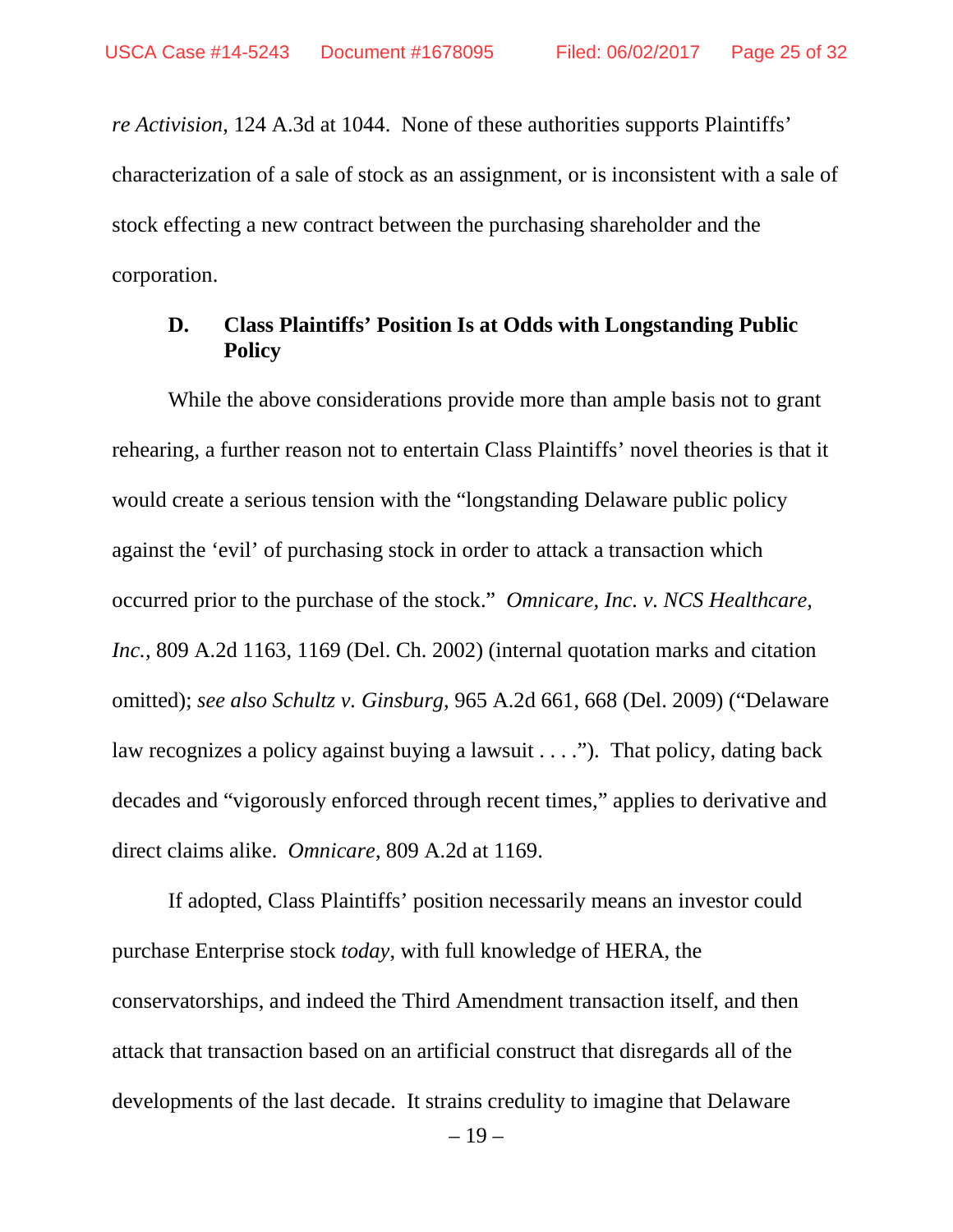would allow an implied covenant cause of action reserved for "rare[]" and "narrow circumstances," *Allied Capital*, 910 A.2d at 1032, to be wielded in a manner so antithetical to its longstanding public policy.

\* \* \*

In sum, because a purchase of stock, whether in an original issuance or on the secondary market, forms a new contract with the corporation rather than assignment of a past contract, the objections advanced in Class Plaintiffs' Petition are without merit and do not warrant rehearing.

# **II. THE COURT SHOULD DENY THE ARROWOOD AND FAIRHOLME PLAINTIFFS' PETITION FOR REHEARING WITH RESPECT TO THE FORFEITURE OF THEIR COMMON LAW CLAIMS**

 $-20-$ Federal Rule of Appellate Procedure  $40(a)(2)$  requires that petitions for panel rehearing "must state with particularity each point of law or fact that the petitioner believes the court has overlooked or misapprehended." "[A] properly drawn petition for rehearing serves a very limited purpose—to call the panel's attention to particular matters, factual or legal, that it overlooked in its decision or about which it was unquestionably—or almost unquestionably—mistaken." Mayer Brown LLP, *Federal Appellate Practice* 492 (Philip A. Lacovara ed., BNA 2008) (footnote and internal quotation marks omitted). Courts routinely reject petitions for panel rehearing that do not comply with the requirements of Rule  $40(a)(2)$ . *See, e.g.*, *Sash v. Zenk*, 439 F.3d 61, 62 (2d Cir. 2006) (Sotomayor, J.) ("Because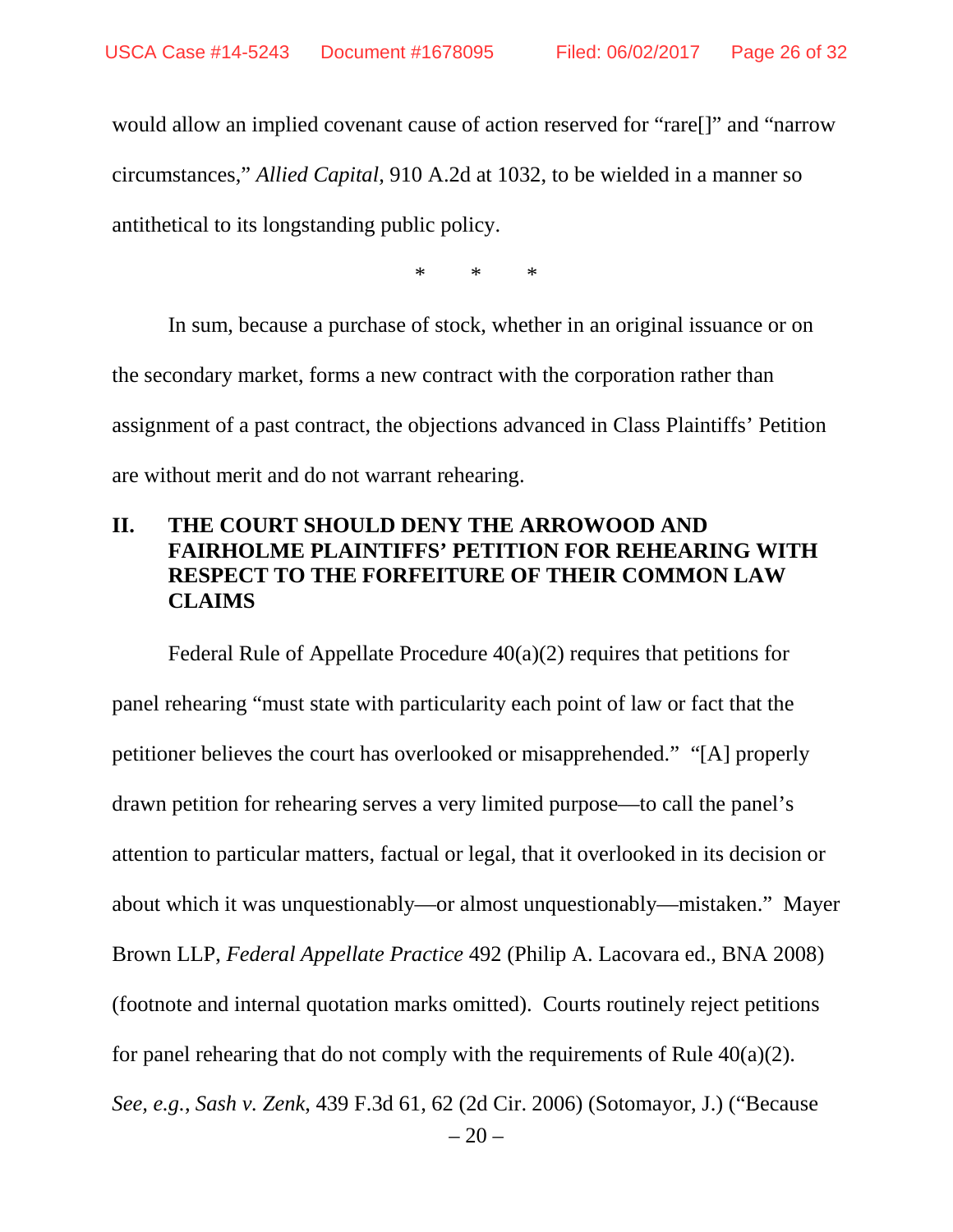[petitioner] has failed to show 'point[s] of law or fact that . . . the court has overlooked or misapprehended,' Fed. R. App. P.  $40(a)(2)$ ... the petition is denied." (citation omitted)); *Sukhov v.Gonzales*, 403 F.3d 568, 570 (8th Cir. 2005); *cf. Trans Union Corp. v. Federal Trade Comm'n*, 267 F.3d 1138, 1144 (D.C. Cir. 2001) (denying rehearing where petitioner did not identify "arguments claimed to have been overlooked or misunderstood").

Here, the Arrowood and Fairholme Plaintiffs' rehearing petition does not argue the Court's decision was erroneous, or identify "point[s] of law or fact . . . the court has overlooked or misapprehended"—let alone do so "with particularity." Fed. R. App. P. 40(a)(2). Nor could it. The Court's decision did not overlook or misapprehend any point of law or fact. Instead, the Arrowood and Fairholme Plaintiffs effectively seek reconsideration of the Court's decision not to excuse their forfeiture. The essence of their argument is that (1) this case involved two opening briefs instead of one, (2) all plaintiffs were admonished—as is common in appeals involving multiple briefs—to avoid duplication, and (3) the Court had the discretion to excuse the forfeiture.

Plaintiffs offer no reason to assume the Court did not understand these points when it rendered its decision. The Court nevertheless did not excuse Plaintiffs' forfeiture. None of the factors relied upon by Plaintiffs could be said to qualify as a point of law or fact overlooked or misapprehended by the Court, as

 $-21-$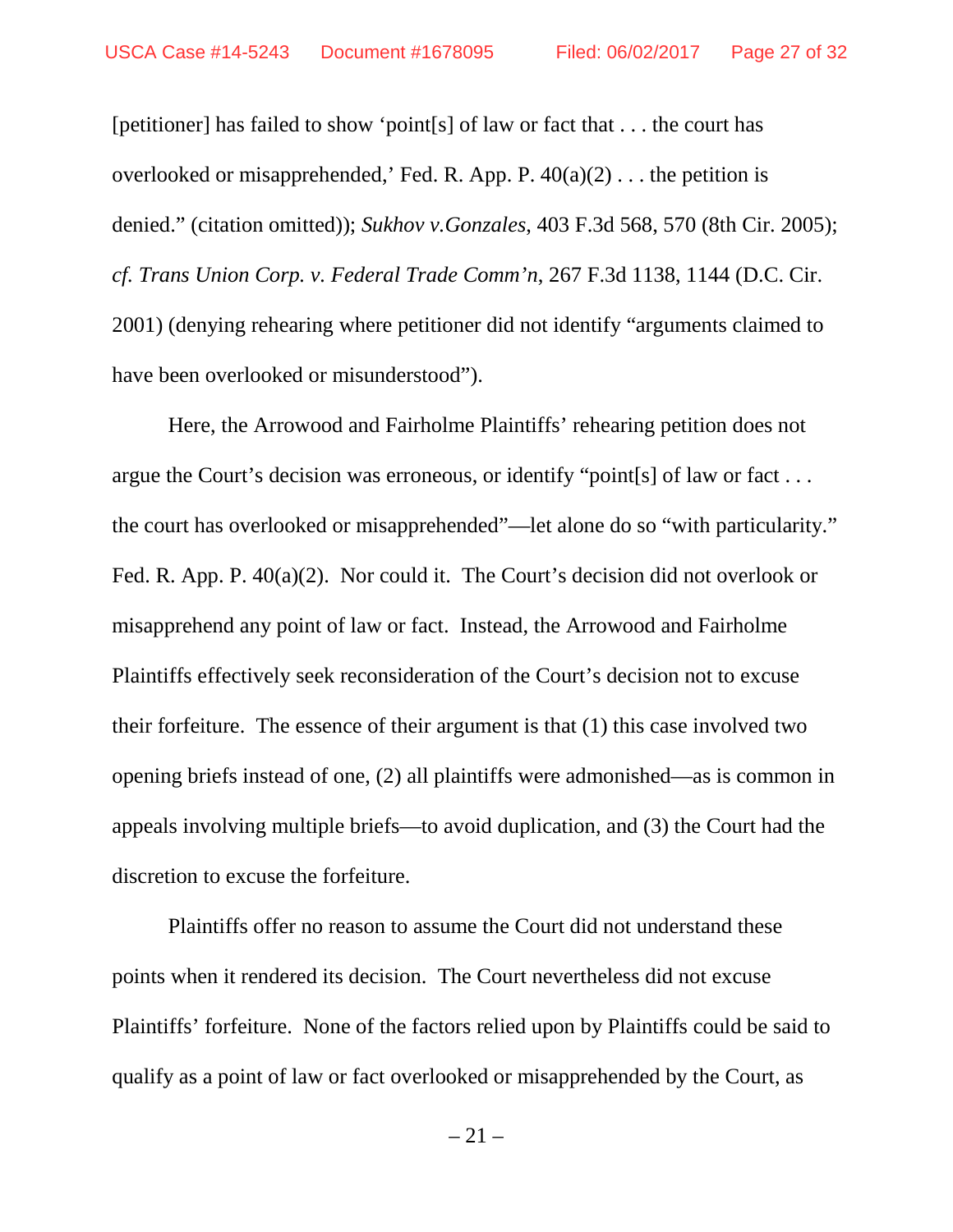required by Rule 40. A petition for rehearing is not a vehicle for overcoming existing deficiencies or rearguing the case.

None of the cases regarding forfeiture that the Arrowood and Fairholme Plaintiffs cite in their petition addresses the issue in the context of a rehearing petition where, as here, the court already has decided that a forfeiture occurred. To grant relief, the Court would have to both (1) overlook Plaintiffs' inability to satisfy the core requirements of Rule 40, and (2) reverse itself with respect to an issue it already decided—a ruling that even the Arrowood and Fairholme Plaintiffs do not contend was legally erroneous. Defendants respectfully submit that neither course of action is appropriate here.

## **CONCLUSION**

For the foregoing reasons, the Court should deny the petitions for rehearing.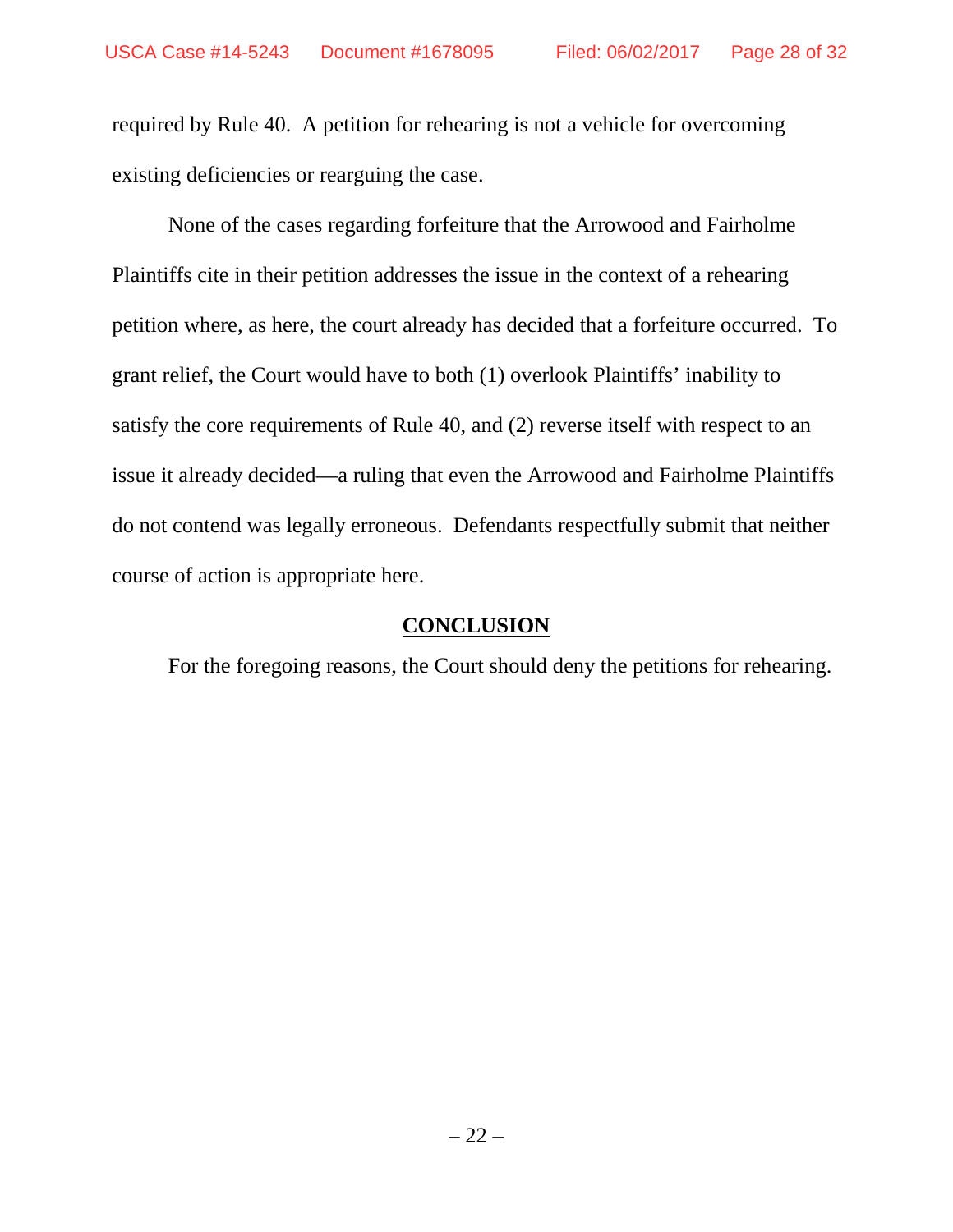Dated: June 2, 2017 Respectfully submitted,

/s/ Howard N. Cayne

Howard N. Cayne Asim Varma David B. Bergman Michael A.F. Johnson Dirk C. Phillips Ian S. Hoffman ARNOLD & PORTER KAYE SCHOLER LLP 601 Massachusetts Ave. N.W. Washington, DC 20001 (202) 942-5000 (202) 942-5999 (fax) Howard.Cayne@apks.com

*Counsel for Appellees FHFA and Melvin L. Watt*

/s/ Michael J. Ciatti Michael J. Ciatti Graciela Maria Rodriguez KING & SPALDING LLP 1700 Pennsylvania Ave. N.W. Washington, DC 20006 (202) 626-5508 mciatti@kslaw.com

*Counsel for Appellee Federal Home Loan Mortgage Corporation*

/s/ Jeffrey W. Kilduff Jeffrey W. Kilduff Michael J. Walsh, Jr. O'MELVENY & MYERS LLP 1625 Eye St., N.W. Washington, DC 20006 (202) 383-5300 jkilduff@omm.com

*Counsel for Appellee Federal National Mortgage Association*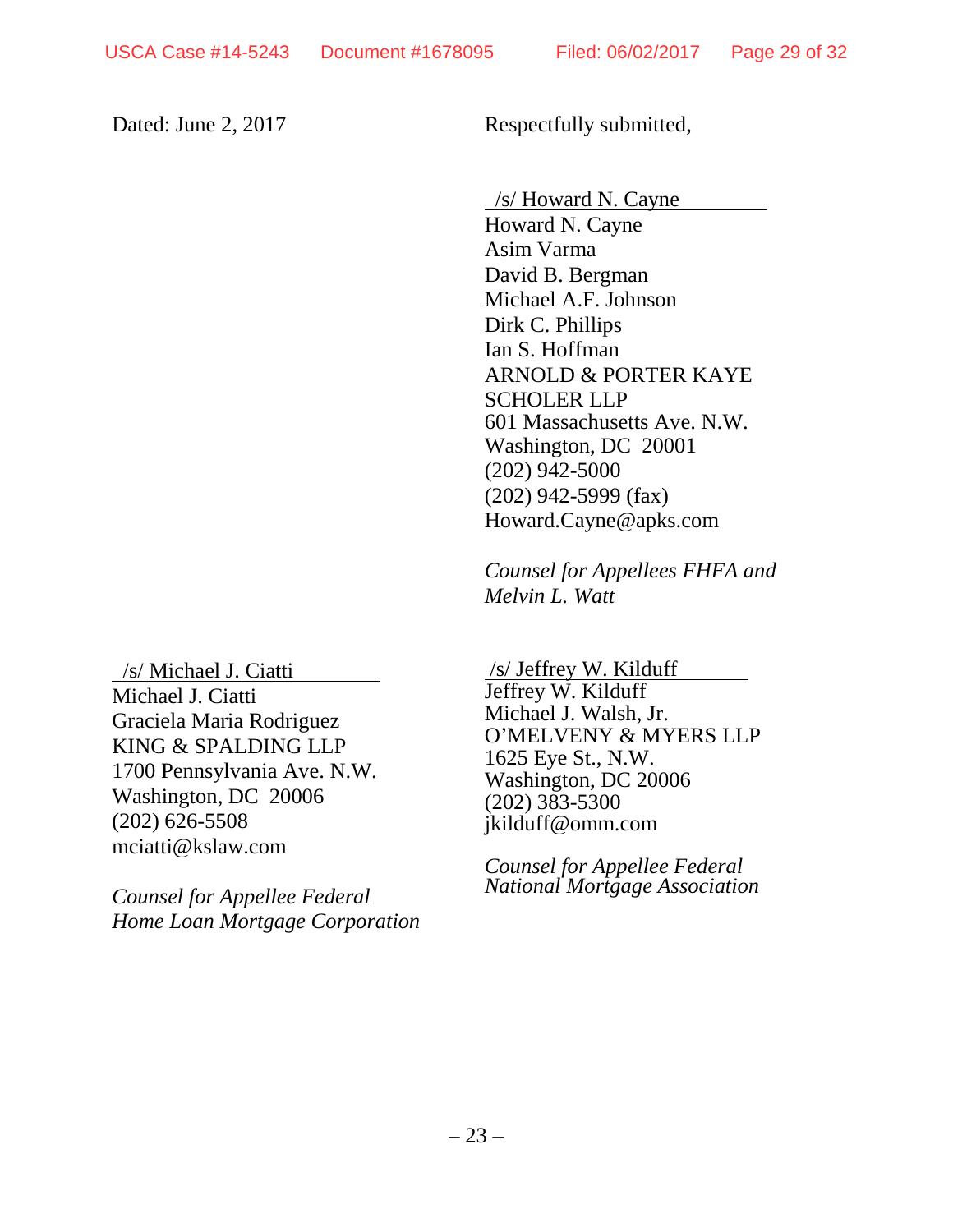## **CERTIFICATE OF COMPLIANCE WITH WORD LIMITATION, TYPEFACE REQUIREMENTS, AND TYPE STYLE REQUIREMENTS**

I hereby certify as follows:

1. This response complies with the Court's Order dated April 18, 2017, which permitted the FHFA/Enterprises appellees to file a response to the petitions for panel rehearing not to exceed 5,200 words if produced using a computer or 20 pages if handwritten or typewritten, because this response contains 5,027 words, excluding the parts of the response exempted by Federal Rule of Appellate Procedure 32(f); and

2. This brief complies with the typeface requirements of Federal Rule of Appellate Procedure 32(a)(5) and the type style requirements of Federal Rule of Appellate Procedure 32(a)(6) because it has been prepared in a proportionally spaced typeface using Microsoft Word 2007, in 14-point Times New Roman font.

Dated: June 2, 2017 /s/ Howard N. Cayne Howard N. Cayne

> *Counsel for Appellees FHFA and Melvin L. Watt*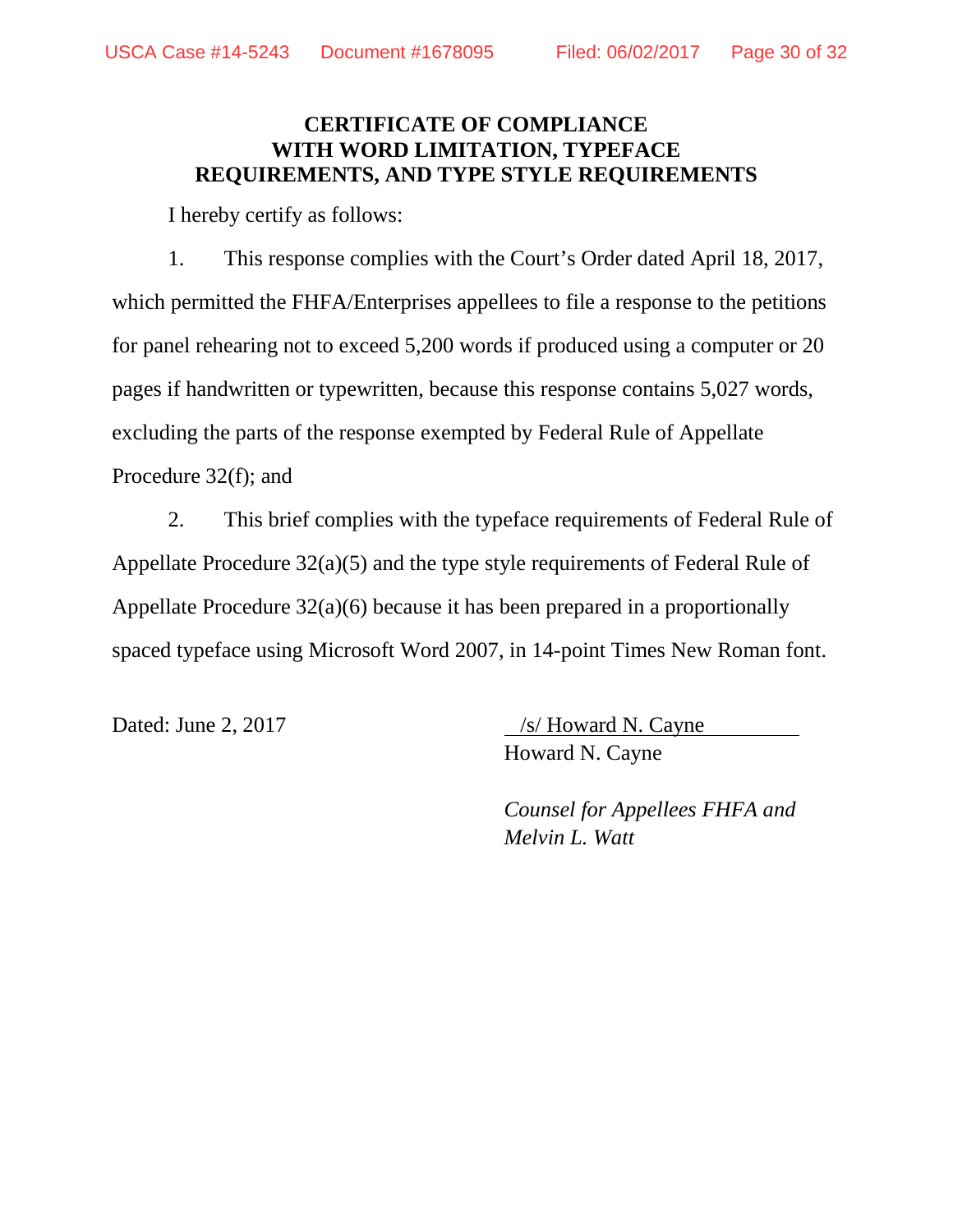#### **DISCLOSURE STATEMENT UNDER CIRCUIT RULE 26.1**

As an individual and an independent federal agency, Mr. Watt and FHFA are not required to file corporate disclosure statements under Rule 26.1 of the Federal Rules of Appellate Procedure and D.C. Circuit Rule 26.1.

Fannie Mae is a government-sponsored enterprise chartered by Congress to "establish secondary market facilities for residential mortgages," to "provide stability in the secondary market for residential mortgages," and to "promote access to mortgage credit throughout the Nation." 12 U.S.C. § 1716(1), (4). Fannie Mae has no parent corporation, and it is a publicly traded company. According to SEC filings, no publicly held corporation owns more than 10% of Fannie Mae's common stock.

Freddie Mac is a government-sponsored enterprise chartered by Congress "to promote access to mortgage credit throughout the Nation." 12 U.S.C. § 1451 note. Freddie Mac has no parent corporation. It is a publicly traded company and, according to public securities filings, no publicly held corporation owns 10% or more of Freddie Mac's common stock.